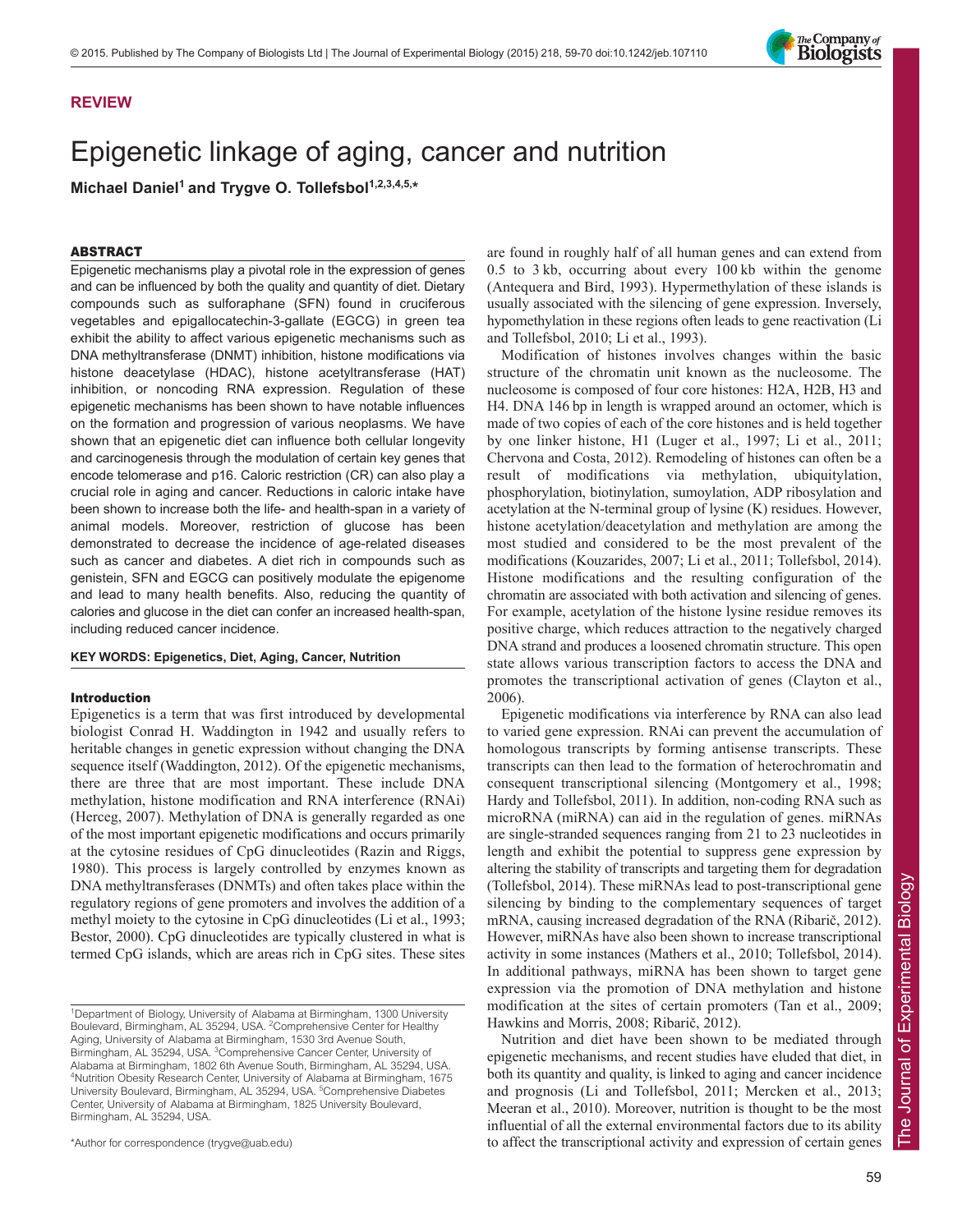| CR                   | caloric restriction                     |
|----------------------|-----------------------------------------|
| <b>EGCG</b>          | epigallocatechin-3-gallate              |
| ER.                  | estrogen receptor                       |
| <b>GTP</b>           | green tea polyphenol                    |
| <b>hTERT</b>         | human telomerase reverse transcriptase  |
| $m$ <sub>RNA</sub>   | micro RNA                               |
| PR.                  | progesterone receptor                   |
| <b>R<sub>b</sub></b> | retinoblastoma protein                  |
| <b>RNAi</b>          | RNA interference                        |
| <b>SAHF</b>          | senescence-induced heterochromatin foci |
| <b>SFN</b>           | sulforaphane                            |
| <b>tRNA</b>          | transfer RNA                            |

(Choi and Friso, 2010). Epigenetic modifications, potentiated by nutrition, have also been shown to delay the aging process, and certain changes within the epigenome have been adopted as potential biomarkers in many age-related diseases (Martin et al., 2013; Ross et al., 2008; Huffman, 2012). Nutrition in the form of caloric restriction (CR) is perhaps the best studied in its potential to delay the onset of aging. Caloric restriction generally involves a 30–40% reduction in the caloric intake while maintaining adequate nutrition. CR and its effect on longevity was first described by McCay et al. (McCay et al., 1989) who found that mice fed a calorie-restricted diet lived longer than mice that received a normal diet. Since then, increases in lifespan as a result of CR have been shown across a variety of species, including yeast, worms, flies, fish and even primates (Koubova and Guarente, 2003; Colman et al., 2009; Li et al., 2011). It should be noted, however, that there are discrepancies between two of the major CR studies conducted in Rhesus monkeys. Colman et al. (Colman et al., 2009) reported significant increases in longevity in CR primates when compared with those fed a control diet (*ad libitum*). By contrast, in a more recent study by Mattison et al. (Mattison et al., 2012), CR Rhesus monkeys did not exhibit significant survival outcomes compared with the controls, although some age- related diseases such as cancer were reduced in the CR primates. Differences in diet composition and administration could account for the opposing results of the two studies. For example, Mattison et al. (Mattison et al., 2012)



administered a diet based on natural ingredients and their control diet was regulated in proportion. Whereas Colman et al. (Colman et al., 2009) fed their CR monkeys a purified diet and the controls were fed *ad libitum*.

Age is characterized by notable changes in the distribution of 5 methylcytosine, leading to an overall decrease in global DNA methylation patterns (Wilson et al., 1987; Singhal et al., 1987; Li et al., 2011). Caloric restriction is thought to increase the stability of the genome by reversing the loss of methylation that commonly occurs during aging, thus maintaining chromatin function (Li et al., 2011). For example, DNMT1 activity is greatly increased during CR in a potential response to the decreased levels of methylation during aging (Li et al., 2010a). Cancer cells are known to metabolize glucose much more rapidly compared with normal cells, a characteristic that makes them much more sensitive to reductions in glucose. Warburg (Warburg, 1956) first described the paradoxical preference of cancer cells to metabolize glucose via glycolysis even in the presence of ample amounts of oxygen where oxidative phosphorylation would be much more efficient in producing ATP. This apparent dependence on glucose by cancer cells has been successfully used in both cancer prognosis and monitoring (Rohren et al., 2004). Caloric restriction via glucose restriction has been shown to extend the lifespan of normal human lung fibroblasts *in vitro* compared with control cells receiving a normal amount of glucose (Li and Tollefsbol, 2011).

# Cancer epigenetics

## **DNA methylation**

The methylation status of DNA, especially within the promoter regions, can have a notable effect on both cancer incidence and progression. For example, hypermethylation of the promoters of certain cancer-related genes can lead to their inactivation and subsequent genetic instability and cancer development. These genes could include tumor suppressor genes such as *p21WAF1/CIP1, p16INK4a* (also known as *p16* or *CDKN2A*), *RUNX3* and *TIG1* or regulatory genes, such as RAS association domain family 1A (*RASSF1A*) and retinoic acid receptor β (*RARB*) (Baylin and Ohm, 2006; Li and Tollefsbol, 2010; Ribarič, 2012) (Fig. 1). Inversely, hypomethylation can lead to the activation of certain oncogenes, contributing to the

# **Fig. 1. Effects of caloric restriction on the reduction of age-related diseases and**

**increased longevity.** Caloric restriction (CR), at safe levels, has been shown to reduce the onset of various age-related diseases, as well as increase cellular longevity in both *in vivo* and *in vitro* models. CR can act as an activator of SIRT1, which inhibits FOXO proteins, leading to a reduction in apoptosis. Moreover, CR has been characterized as a modulator of aberrant DNA methylation patterns, which are often associated with the aging process. Studies have shown that hypermethylation of the *p16* promoter can be facilitated by CR, causing a notable decrease in *p16* expression and subsequent evasion of cellular senescence.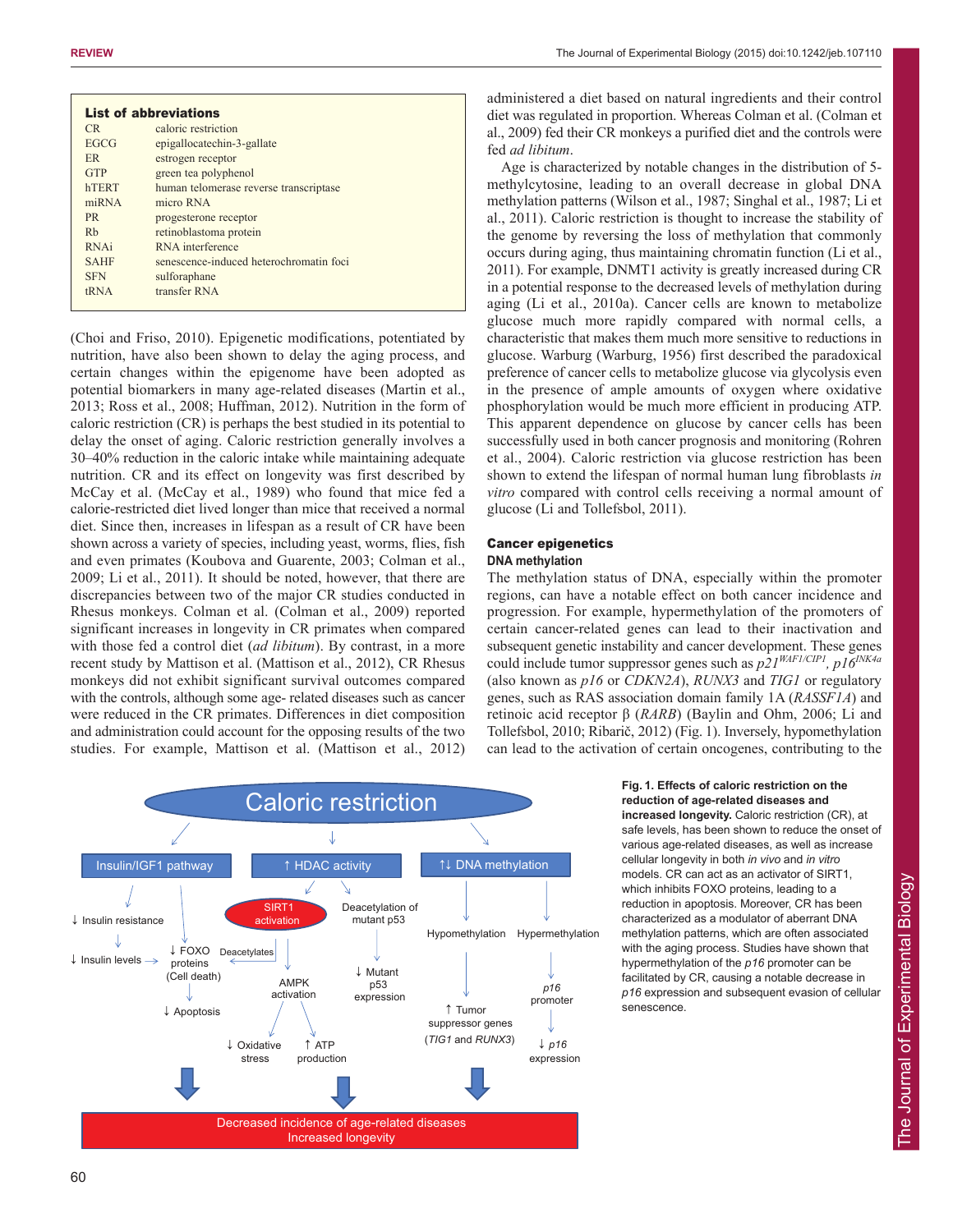process of tumorigenesis (Gaudet et al., 2003). Aberrant methylation patterns are observed in almost all neoplasms, suggesting its importance as a molecular marker in cancer prevention, prognosis and therapeutic approaches.

In one of the most extensive methylation studies, Tsou et al. (Tsou et al., 2002) showed that in lung cancer, more than 40 genes displayed some type of alteration in DNA methylation patterns. Although hypomethylation is observed in cancers, hypermethylation of genes in cancer is much better characterized. Numerous genes have been shown to undergo hypermethylation in many cancers. For example, genes involved in cell cycle regulation such as *p16*,  $p15^{I N K 4b}$  (also known as *p15* or CDKN2B), *Rb* and  $p14^{A R F}$ , and those associated with DNA repair mechanisms like *BRCA1* (breast cancer 1) and *MGMT* (methylguanine methyltransferase), exhibit a hypermethylated state in the majority of cancers (Das and Singal, 2004). Hypermethylation often leads to the loss of function of many of the gene products that are critical in the development of breast cancer, including those involved in steroid reception, cell adhesion and inhibition of matrix metalloproteinases (Yang et al., 2001). Along with *p16* and *BRCA1*, estrogen receptor (ER) alpha, progesterone receptor (PR) and E-cadherin are also hypermethylated in the majority of breast cancer genotypes. Although hypermethylation in cancers is more common and extensively characterized, hypomethylation can also play a critical role in the development of a variety of malignancies (Feinberg and Vogelstein, 1983; Liao et al., 2014). For example, a decrease in methylation is often seen in the solid tumors of cervical and ovarian cancers, prostate cancer, liver cancer and also in hematologic cancers such as B-cell chronic lymphocytic leukemia (Lin et al., 2001; Dueñas-González et al., 2005; Guerrero-Preston et al., 2007; Liao et al., 2014; Yang et al., 2013). In addition, Liao et al. (Liao et al., 2014) determined that global hypomethylation of tumor-initiating cells is an important signature in the poor prognosis of certain ovarian cancer patients.

# **Histone modifications**

Modification of histones through mechanisms of acetylation, methylation, sumolyation, ADP-ribosylation, ubiquitylation and phosphorylation is also an important instrument in epigenetics and the development of neoplasms. This combination of histone modifications has a marked effect on gene expression via the recruitment of various transcriptional regulatory proteins that bind to specific, modified histone constructs (Choi and Lee, 2013). For example, promoters are typically activated when H3 is trimethylated at lysine 4 (H3K4me3) and inactivated upon methylation of H3 at Lys27 (H3K27me3) (Hon et al., 2009). Many cancers often exhibit aberrant histone modification patterns. A study performed by Fraga et al. (Fraga et al., 2005) found that cancer cells often exhibit losses in both histone acetylation and methylation, markedly in H4 at the acetylated Lys16 and trimethylated Lys20 residues. Aberrant targeting by modifying histone enzymes such as histone deacetylases (HDACs), histone acetyltransferases (HATs) and histone methyltransferases (HMTs) is often the underlying cause of many progressive cancer types. For instance, HDAC1 and HDAC2 expression has been shown to be upregulated in prostate and gastric cancers, respectively (Halkidou et al., 2004; Song et al., 2005). Moreover, a study by Simon et al. (Simon et al., 2012) reported a strong correlation between the increased frequency of spontaneous T-cell leukemia and the deletion of EZH2, a H3K27 methyltransferase, in mice. Aberrant histone modifications can not only lead to the development of cancers but also contribute to their poor prognosis. In breast cancer, global elevated levels of histone

acetylation and methylation are often associated with a favorable prognosis. Conversely, moderate to low levels of certain histone acetylation (H3K18ac and H4K12ac) and histone methylation (H3K4me2, H4K20me3, H4R3me2) can correlate with poorer prognosis in certain carcinomas, especially basal carcinomas and HER-2-positive tumors (Elsheikh et al., 2009; Chervona and Costa, 2012). Chen et al. (Chen et al., 2013) were able to show a correlation between histone modification patterns and the cancerspecific survival rate in patients with oral squamous cell carcinoma. In this study, patients with low levels of H3K4ac and those with high levels of H3K27me3 exhibited an advanced tumor and nodal status, a progressed tumor stage and perineural invasion, further solidifying the critical role of aberrant histone modifications on both the progression and prognosis of cancers.

# **microRNA**

Small noncoding RNAs known as miRNAs play a pivotal role in the alterations of post-transcriptional gene expression, and can act as important contributors in both the development and prevention of many different human diseases, including cancer. Various studies have shown that aberrant expression of miRNAs in cancer cells may contribute to both the onset of carcinogenesis as well as the prognosis of various neoplasms (Ferdin et al., 2010; Ross and Davis, 2011). For example, decreased expression of the *let-7* family of miRNA has been associated with increased tumorigenesis. However, increases in the expression of this family of miRNAs have been shown to inhibit the growth of various animal tumor cells, both *in vivo* and *in vitro* (Barh et al., 2010). In an investigation by Zhao et al. (Zhao et al., 2011), among the 25 differentially expressed miRNAs identified, certain members of the *let-7* family were observed to be downregulated in breast cancer cells and showed an inverse correlation with ERα expression. This correlation was further confirmed by overexpressing *let-7* miRNA in ER-positive MCF-7 breast cancer cells, and as a result of this overexpression, both inhibition of cell proliferation and the triggering of apoptosis were observed (Zhao et al., 2011). Furthermore, Saito et al. (Saito et al., 2006) was able to draw a connection between epigenetics and the regulation of miRNAs through an extensive expression profile of miRNAs in normal LD419 human fibroblasts and T24 human bladder cancer cells that had been treated with chromatin-modifying drugs. In this study, it was revealed that after treatment with the DNA-demethylating agent 5-Aza-2′-deoxycytidine, and histone deacetylase inhibitor, 4-phenylbutyric acid (PBA), 17 of the 313 examined human miRNAs were simultaneously upregulated. However, it should be noted that the miRNAs that were upregulated were notably different between the two cell lines. This variation in upregulated miRNAs between the two cell lines may indicate that differences in the methylation status and chromatin structure around miRNA genes in normal cells compared with cancer cells may play a role in miRNA expression; however, tissue specificity could also be responsible for the varied expression of these upregulated miRNAs (Saito et al., 2006; Yang et al., 2008). Epigenetic regulation of miRNAs was further confirmed in an investigation by Lujambio et al. (Lujambio et al., 2007) where a decrease in DNA methylation was shown to alter the expression of regulating miRNA in *DNMT1* and *DNMT3B*-knockout HCT116 colorectal cancer cells. In this study, microarray analysis was used to show that 18 of the 320 human miRNAs profiled were upregulated more than threefold in the knockout cell line. One of the most notable targets in this study was *mir-124a*, which exhibits transcriptional inactivation via hypermethylation of its CpG island in various human tumor cell types (Lujambio et al., 2007; Yang et al., 2008).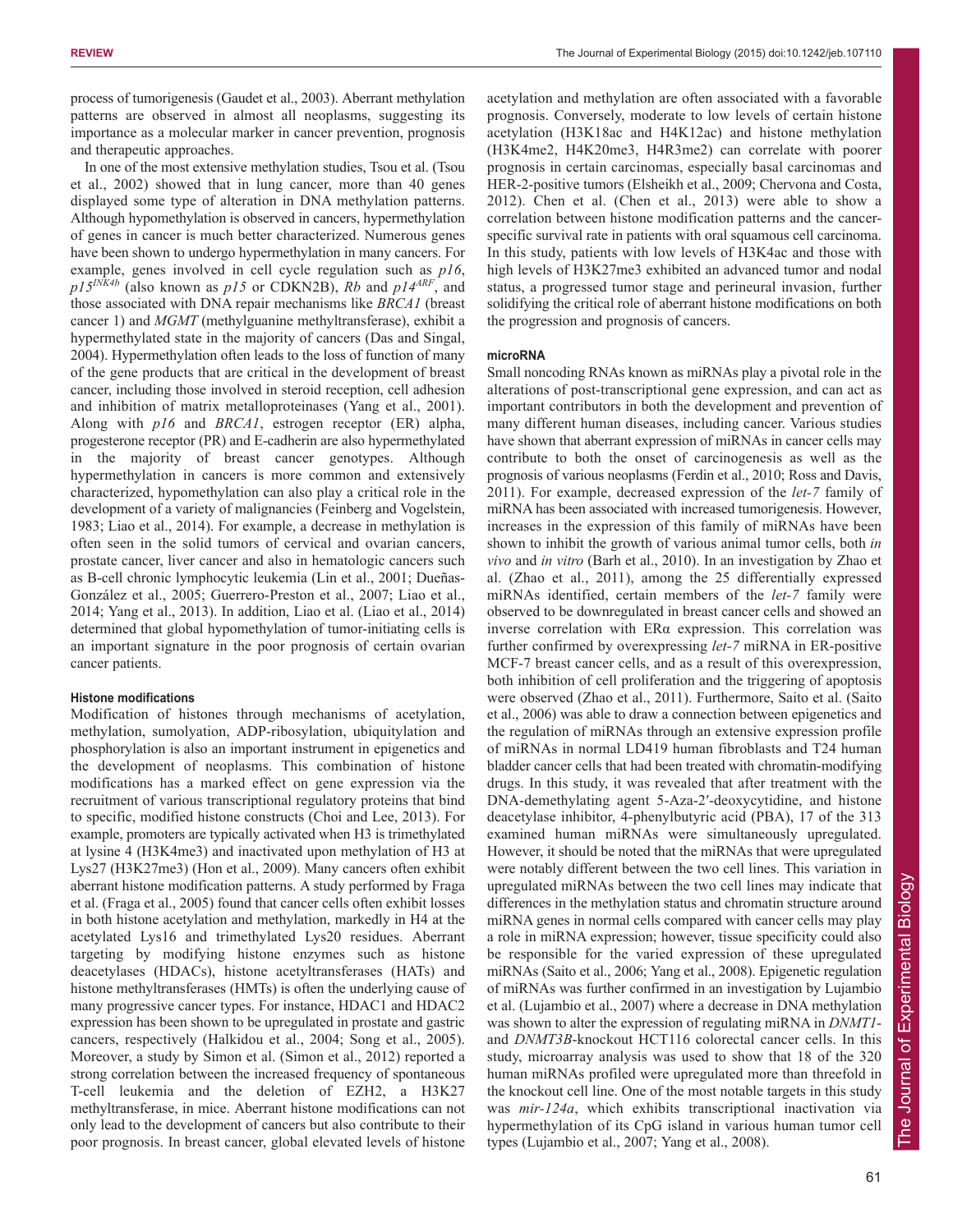## *p16* **and** *p53*

The cyclin-dependent kinase inhibitor *p16* is commonly regarded to play a crucial role in tumor growth suppression and cellular senescence (Gil and Peters, 2006). p16 negatively regulates the cell cycle by inhibiting activation of cyclin D/CDK4/CDK6 and subsequently releasing the inhibitory retinoblastoma (*Rb*) gene, resulting in the failure of E2F release and cellular progression (Serrano et al., 1993; Li and Tollefsbol, 2011). *p16* was shown to be deleted in  $\approx$ 20% of human breast tumors and epigenetically inactivated in an additional 20% of breast carcinomas (Tlsty et al., 2004; Sharpless, 2005). Using the *p16*-negative osteosarcoma cell line U2OS, Dai and Enders (Dai and Enders, 2000) were able to induce p16 and arrest cells in the G1 phase of the cell cycle. Moreover, they found that after 1 day of induction the cells underwent cellular arrest; however, after the inducer was removed, the level of p16 expression returned to baseline and cellular growth resumed within 3–5 days. Interestingly, after 6 days of continuous induction, cells exhibited a senescence-like morphology and DNA synthesis remained inhibited even after the removal of the inducer. This suggests that reactivation of *p16* in certain cancers may exhibit a time dependence that eventually supersedes continued *p16* expression levels. Studies have also shown that activation of *p16* can play an important role in the formation of senescence-associated heterochromatin foci (SAHF), which contribute to cellular senescence by stabilizing the effects of the arrest (Narita et al., 2003). The SAHF are composed of reorganized DNA, enriched with proteins that are typically associated with heterochromatin formation (Narita et al., 2003; Bazarov et al., 2010). Our laboratory has previously reported that the chromatin-remodeling patterns of the *p16* promoter region have the potential to play important roles in the cellular fates of both normal and cancer cells, largely in response to glucose restriction (Li et al., 2010a).



p53 is a potent tumor suppressor and its elimination or mutant expression is one of the most important determinants in a majority of epithelia tissue transformations to malignancies (Fig. 2). In its wildtype form, p53 has been shown to either activate or inhibit cellular autophagy, successively leading to either cell death or survival, respectively (Tasdemir et al., 2008). Wild-type p53 binds to the promoter regions of target genes and modifies the acetylation of histones H3 and H4 via the recruitment of either co-activators or corepressors. This epigenetic alteration results in increased gene expression via hyper-acetylated histones or a decrease in gene expression due to the deacetylation of histones H3 and H4 (Murphy et al., 1999; Barlev et al., 2001; Vrba et al., 2008). However, it has been reported and widely accepted that mutant forms of p53 acquire novel oncogenic functions compared with the wild-type form (Freed-Pastor and Prives, 2012; Rodriguez et al., 2012). Wild-type p53 is typically expressed at low levels because of its degradation via the proteasome, which is controlled mainly by the E3-ubiquitin ligase MDM2. However, mutant p53 forms, which are widely expressed in tumors, are thought to be able to evade proteolysis by blocking MDM2 transcription and causing subsequent aberrant interactions (Prives and White, 2008; Brosh and Rotter, 2009; Rodriguez et al., 2012). A recent study done by Cooks et al. (Cooks et al., 2013) reported the prolongation of TNF-α-induced NF-κB activation by mutant p53 *in vivo* in intestinal cells. In addition, a correlation was drawn between the accumulation of mutant p53, augmented NK-κB activation and the progression of inflamed cells to an invasive carcinoma (Cooks et al., 2013). Mutation of the p53 transcript (*TP53*), specifically *TP53<sup>R172H</sup>*, is reported to promote metastasis and occurs in 50–75% of human pancreatic ductal adenocarcinomas (PDACs) (Morton et al., 2010). *TP53* mutations are also seen in breast cancers and its expression appears to be directly proportional to tumor stage. For example, tumors in stage  $T1$  (<2 cm in diameter) exhibited little

**Fig. 2. hTERT expression and telomere length in normal somatic cells and precancerous cells.** Human telomerase reverse transcriptase (hTERT) activity is overexpressed in the majority of cancers. hTERT plays a pivotal role in the evasion of cellular senescence and subsequent immortalization of precancerous cells. In normal somatic cells, hTERT is only expressed at a basal level and telomeric ends are continually degraded with each cycle of cellular replication, eventually leading to senescence. However, in precancerous cells, telomeres are maintained via increased hTERT expression and cells are able to avoid mechanisms that would prevent immortalization.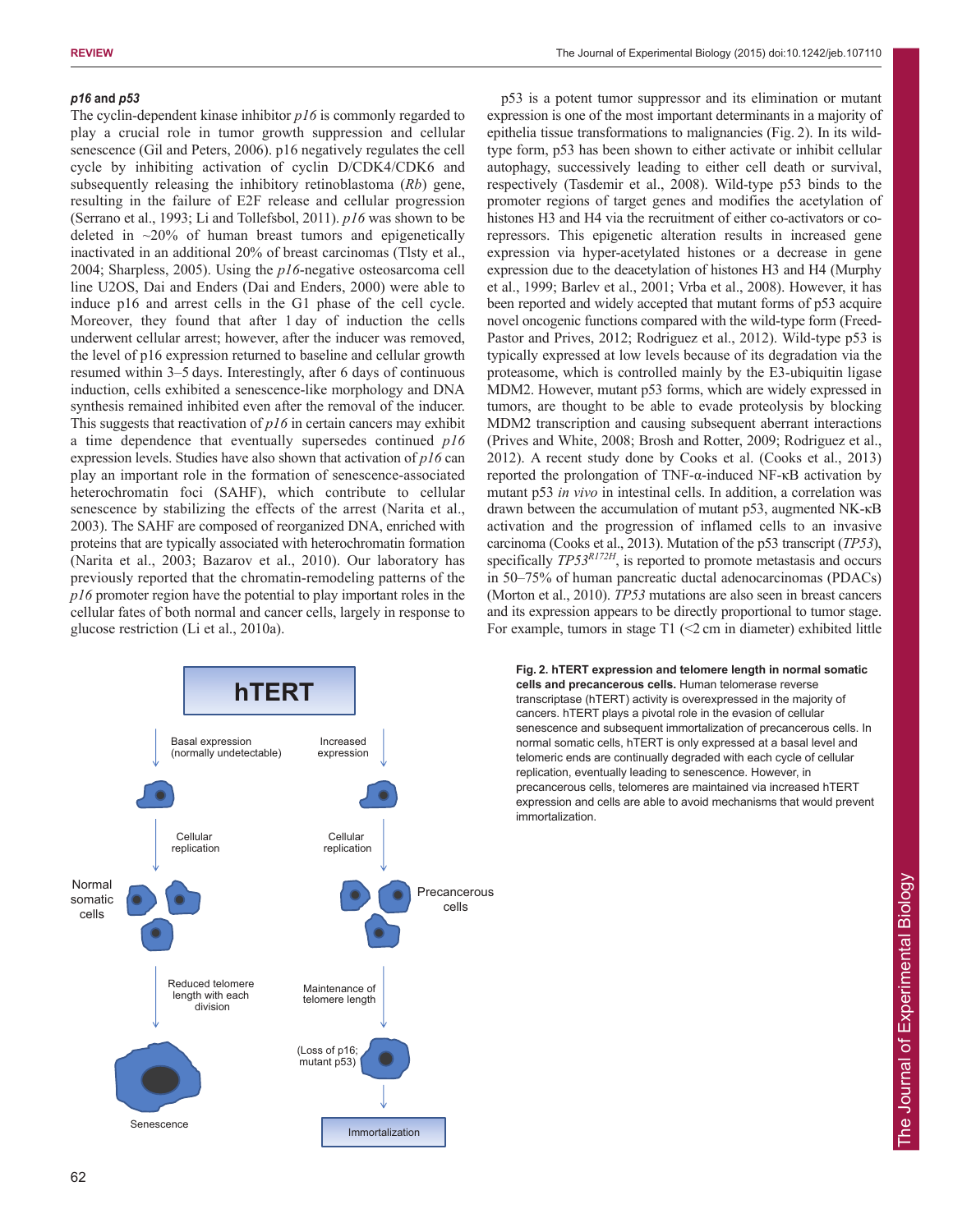to no mutant *TP53* expression, whereas T3 stage (>5 cm) tumors expressed a markedly higher mutant *TP53* frequency (Olivier et al., 2006; Rivlin et al., 2011).

## **Telomerase/TERT**

hTERT (human telomere reverse transcriptase) is the catalytic subunit of telomerase, the enzyme responsible for the maintenance of telomeric ends, and is widely expressed in over 90% of cancers. It is believed that this upregulation of TERT is a crucial mechanism for avoidance of cellular senescence (Fig. 2). Several studies have shown that *TERT* is regulated by various epigenetic modifications at promoter sites, including acetylation of histones and promoter methylation (Kyo et al., 2008; Meeran et al., 2010; Daniel et al., 2012). Contrary to the typical relationship between methylation and gene expression, increased *TERT* expression is associated with a hypermethylation of its 5′ regulatory region, whereas demethylation of this region inhibits transcription and leads to a decreased expression of the gene (Renaud et al., 2007; Meeran et al., 2010). Our laboratory has shown that the inhibition of HDACs and subsequent induction of histone acetylases allows for repressors to bind to the 5′ regulatory region of *TERT*. Moreover, downregulation of DNMTs and demethylation of CpG sites in exon 1 of *TERT* leads to the induction of RBP2, allowing repressor CTCF to bind to this region and contribute to the inhibition of *TERT* expression (Meeran et al., 2010). *p16* has also been described to exhibit an inhibitory effect on the expression of *TERT*. Bazarov et al. (Bazarov et al., 2010) was able to show that transient exposure to p16 led to the suppression of telomerase in both MDA-MB-231 and MCF-7 breast cancer cells. Also, the induction of p16 caused an increase in the methylation of Lys27 on histone H3, leading to a transcriptional silencing of *TERT* (Bazarov et al., 2010). In addition, other studies have reported on the interconnectedness of *p16* and *TERT*, and their roles in immortalization and carcinogenesis. For example, although induced expression of *TERT* is sufficient to drive the majority of primary human cells towards immortalization, additional inactivation of *p16* is required for human keratinocyte and mammary epithelial cells to avoid senescence (Kiyono et al., 1998; Dickson et al., 2000). Shao et al. (Shao et al., 2008) found that activation of *TERT* alone was not sufficient to drive prostate epithelial cells to immortalization, and that methylation of the *p16* promoter was necessary in this process.

#### Caloric restriction, aging and cancer

Quantity of diet has been characterized as a powerful mechanism in both the extension of lifespan and the development and prognosis of various cancers. In colorectal cancers, it has been proposed that dietary factors contribute to more than 70% of cases (Pericleous et al., 2013). The restriction of caloric intake displays effects at the cellular and organismal levels, altering various epigenetic mechanisms and signaling pathways (Li et al., 2011; Mercken et al., 2013). Rodriguez et al. (Rodriguez et al., 2012) were able to show a correlation between CR, in the form of glucose restriction, and a downregulation of mutant p53, which is widely expressed in a majority of tumors. It is known that cancer cells metabolize glucose at an elevated rate compared with normal cells, and it is this phenomenon that makes glucose restriction a novel therapeutic approach in the impairment of cancer growth and progression. Moreover, CR improves insulin sensitivity and causes its subsequent decrease in response to a reduction in glucose levels (Vera et al., 2013). A reduction of caloric consumption in humans has also been linked to reduced risks of diabetes and cardiovascular disease (Fontana and Klein, 2007; Cruzen and Colman, 2009). Increases in longevity and health-span have also been linked to CR. In fact, CR is reported to be one of the most effective and well-characterized mechanisms in extending the lifespan in a variety of animal models. CR has also been shown to both decrease the incidence and delay the onset of various age-related diseases, such as artherosclerosis and neurodegenerative diseases in humans and primates (Roth et al., 2001; Holloszy and Fontana, 2007; Colman et al., 2009). The exact mechanisms by which CR affects aging, age-related diseases and cancer are debated, although there is a strong suggestion that CR promotes protective mechanisms that allow evasion from DNA damage (Bordone and Guarente, 2005; Vera et al., 2013).

## **Aging and CR**

Aging is often associated with oxidative stress and a decreased effectiveness of metabolic pathways. However, numerous studies have suggested that CR acts as a mechanism to offset these aberrations (Sohal and Weindruch, 1996; Li et al., 2011). Epigenetic mechanisms have also been determined to be major contributors in nutrition-related longevity and the decreased rates of aging (Li and Tollefsbol, 2011; Mercken et al., 2013). The downregulation of the insulin/IGF pathway is regarded as one of the most influential interventions that lead to the increased lifespan of lower organisms. However, Mercken et al. (Mercken et al., 2013) were able to show that CR resulted in a uniform and dramatic transcriptional reprogramming in human skeletal muscle, leading to a reversion of cellular function from metabolism to maintenance and repair activities. They found that a significant number of altered transcripts were involved in the IGF-1/insulin/FOXO pathway. Long-term CR leads to a downregulation of the IGF-1/insulin pathway, mainly through reduction of Akt phosphorylation and subsequent nuclear activation of FOXO transcription factors, which are modulators of cellular responses and longevity (Lanvin et al., 2007; Mercken et al., 2013). In the presence of insulin and/or growth factors, FOXO is directly phosphorylated and sequestered in the cytoplasm. However, in the absence of these factors, FOXO is translocated to the nucleus, where it can trigger a variety of cellular responses, especially resistance to oxidative stress (Greer and Brunet, 2008). SIRT1 has also been described to regulate the mediation of cellular responses by FOXO. FOXO3 and/or FOXO4 are directly deacetylated by SIRT1, causing a shift from the ability to induce apoptosis to the induction of cell cycle arrest and resistance to oxidative stress. This suggests that SIRT1 is able to modulate the responses of FOXO proteins under the stresses of CR from roles of cellular death to cellular survival (Brunet et al., 2004; Giannakou and Partridge, 2004; Fig. 1). In a study by Rebrin et al. (Rebrin et al., 2003), it was found that CR lowered the amounts of mitochondrial GSSG, the oxidized form of glutathione, in mice that had been given 40% fewer calories beginning at 4 months of age compared with mice fed *ad libitum*. These findings suggest that CR may be able to attenuate the pro-oxidizing shift of glutathione during the aging process of mice.

Epigenetics has also been reported to have notable effects on the aging process. For example, age causes dramatic changes in the genome-wide distribution of 5-methylcytosine, leading to an overall decrease in methylation (Knapowski et al., 2002). Conversely, this decrease of global methylation associated with aging does not occur in the promoter regions of many specific genes, which tend to switch to a state of methylation, resulting in gene silencing (Waki et al., 2003; Li et al., 2011). CR, however, is likely to recover these age-associated aberrant methylation patterns via specific loci control rather than globally (Muñoz-Najar and Sedivy, 2011).

Histone remodeling also plays an important role in the control of aging during CR. Our laboratory has shown that *in vitro* caloric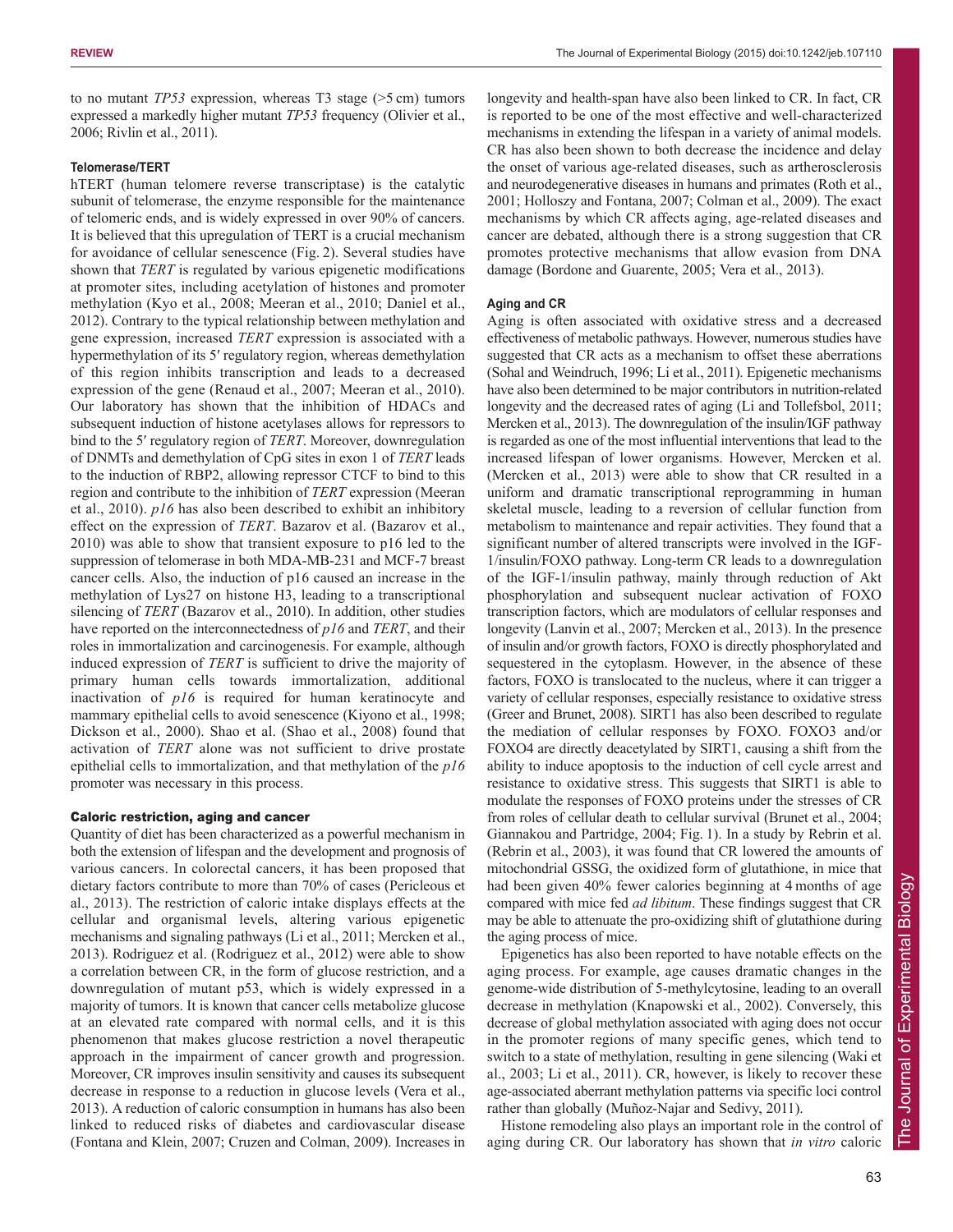restriction leads to the enriched binding of HDAC1 to the promoter regions of *p16* and *TERT*, leading to expression changes that promote human cellular longevity. In this study, CR via the reduction of glucose inhibited cellular senescence and significantly extended cellular lifespan in human lung fibroblasts. Glucose restriction induced the remodeling of chromatin, especially through the decreased binding of acetyl-H3 and dimethyl-H3K4 and the increased binding of trimethyl-H3K9 to the *p16* promoter, leading to its transcriptional repression (Li and Tollefsbol, 2011). Moreover, glucose-restricted WI-38 fetal lung fibroblasts were shown to express increased levels of *TERT* and exhibited increased binding of active chromatin markers, acetyl-H3, acetyl-H4 and dimethyl-H3K4 to the *TERT* promoter (Li et al., 2010a). Moreover, SIRT1, an NADdependent histone deacetylase, is one of the most studied mediators in longevity resulting from CR. SIRT1 expression has been shown to increase with CR in mice, rats and humans (Baur et al., 2012). Our laboratory has also shown the induction of SIRT1 expression and enzymatic activity under conditions of restricted glucose (Li and Tollefsbol, 2011). However, there is still a question as to whether an increased expression of SIRT1 is necessary for the extension of lifespan under CR. Mercken et al. (Mercken et al., 2014) reported that calorie-restricted mice required SIRT1 for lifespan extension; however, high expressions of SIRT1 were not required. It should be noted that the life-extending properties of CR have been reported to be removed or minimalistic in some rodent strains (Turturro et al., 1999; Harper et al., 2006). A study done by Liao et al. (Liao et al., 2010) revealed that ILSXISS recombinant inbred mice exhibited a shortened lifespan under dietary restriction, supporting the concerns that life extension by CR may not be universal.

# **Cancer and CR**

Carcinogenesis and its progression are often the result of epigenetic aberrations that lead to the activation or deactivation of specific genes that are typically regulated in normal cells. Several studies have shown that CR has the ability to prevent or reverse these divergent changes, leading to improved prognosis and lowered cancer incidence (Hass et al., 1993; Li et al., 2010a; Rodriguez et al., 2012). Epidemiological studies have provided additional support for the effects of CR on cancer risks. For example, inhabitants of Okinawa, Japan consume far fewer calories than those on the mainland and also exhibit continually lower cancer-related deaths when compared to residents on the Japanese mainland (Kagawa, 1978; Willcox et al., 2007). CR has been previously reported to decrease levels of IGF-1, a critical component in the growth and development of many tissues (Mercken et al., 2013). This supports the finding that CR impacts the levels of cellular growth signals, although these reductions could in part be a result of the reduced glucose levels associated with CR (Gallagher et al., 2010).

Decreases in systematic leptin levels have also been linked to CR (Hursting et al., 2010). Several studies have shown that leptin levels, especially the leptin/adiponectin ratio, are associated with breast and endometrial cancer risk and prevention (Chen et al., 2006; Cleary et al., 2009; Ashizawa et al., 2010). A retrospective cohort study performed by Michels and Ekbom (Michels and Ekbom, 2004) reported that CR may elicit a protective mechanism from the development of invasive breast cancer. However, it should be noted that patients in this study underwent severe CR, with a large majority suffering from anorexia nervosa. Chronic inflammation is also believed to play a hallmark role in the development of cancers (Ono, 2008; Aggarwal and Gehlot, 2009). As an example of this concept, COX-2, an inflammatory mediator, is frequently upregulated in tumors. COX-2 is often associated with poor prognosis in many cancer types (Koki et al., 2002). It has been reported that CR lowers the incidence of inflammation and associated preneoplasia or neoplasia (Harvey et al., 2011; Harvey et al., 2013) and decreases the levels of circulating COX-2 in a variety of tissues and tumor types (Harvey et al., 2013; Hursting et al., 2013). The reduction in the levels of glucose and insulin secretion associated with CR also stimulates the release of glucagon by the pancreas, resulting in autophagy in liver cells, skeletal muscle and β-cells of the pancreas (Ezaki et al., 2011). It has been proposed that under the nutrient-limiting conditions of CR, cells are forced to shift energy investments from cell replication to growth and maintenance to ensure survival (Kapahi et al., 2010). This system of inducing autophagy and shifting energy away from cellular replication could serve as a key mechanism through which CR inhibits the formation of various neoplasms.

# Epigenetic diet

In the same way that quantity of diet has been shown to play a pivotal role in the prolonging of life-span and the development of various diseases, quality of diet can also serve as an important mechanism in these processes. It has become increasingly evident that environmental factors can have marked effects on the epigenome and that these changes can be altered, in part, by diet. Because diet can influence epigenetic changes, utilizing dietary compounds to target, treat and even prevent certain diseases has become an area of great interest. The term 'epigenetic diet' was coined to refer to the consumption of certain foods, such as soy, grapes, cruciferous vegetables and green tea, which have been shown to induce epigenetic mechanisms that protect against cancer and aging (Hardy and Tollefsbol, 2011) (Table 1). Introduction of these food groups into a normal diet regime could serve as an effective therapeutic strategy for medicinal and chemopreventive purposes. Several studies have shown that practicing an epigenetic diet reduces the incidence of several diseases and even has the potential to mimic the effects of CR (Aggarwal and Shishodia, 2006; Ayissi et al., 2014). Sulforaphane (SFN) found in cruciferous vegetables, epigallocatechin-3-gallate (EGCG), found in green tea, genistein (soy) and resveratrol (grapes) are among the most characterized dietary compounds of the epigenetic diet (Fig. 3).

SFN is an isothiocyanate that elicits both proapoptotic and antiproliferative properties (Fimognari et al., 2008). SFN has also been shown to act as a HDAC inhibitor, increasing global and local histone acetylation and acting as a regulator of certain cancer-related genes (Dashwood and Ho, 2008; Telang et al., 2009). Other studies have shown that SFN possesses a dual role, as both a HDAC and DNMT inhibitor. Meeran et al. (Meeran et al., 2010) reported that SFN inhibits *TERT* expression in both a dose- and time-dependent manner in MCF-7 and MDA-MB-231 human breast cancer cells. Moreover, cells treated with SFN displayed a notable decrease in DNMTs, particularly DNMT1 and DNMT3A, which led to the demethylation of exon 1 of *TERT* and the subsequent binding of the *TERT* suppressor CCCTC-binding factor (CTCF). Lastly, SFN induced the hyperacetylation of the *TERT* promoter and allowed the binding of repressor proteins such as MAD1 (Meeran et al., 2010). Aging is often linked to oxidative stresses; however, SFN has been shown to activate the Nrf2 pathway and increase the expression of antioxidant genes, associating SFN not only with cancer prevention but also with aging (Greco et al., 2011).

Tea is second only to water as the most consumed beverage worldwide, and studies show that tea contains certain polyphenolic compounds that act as defense mechanisms, protecting plants from reactive oxygen species and photosynthetic stressors (Link et al.,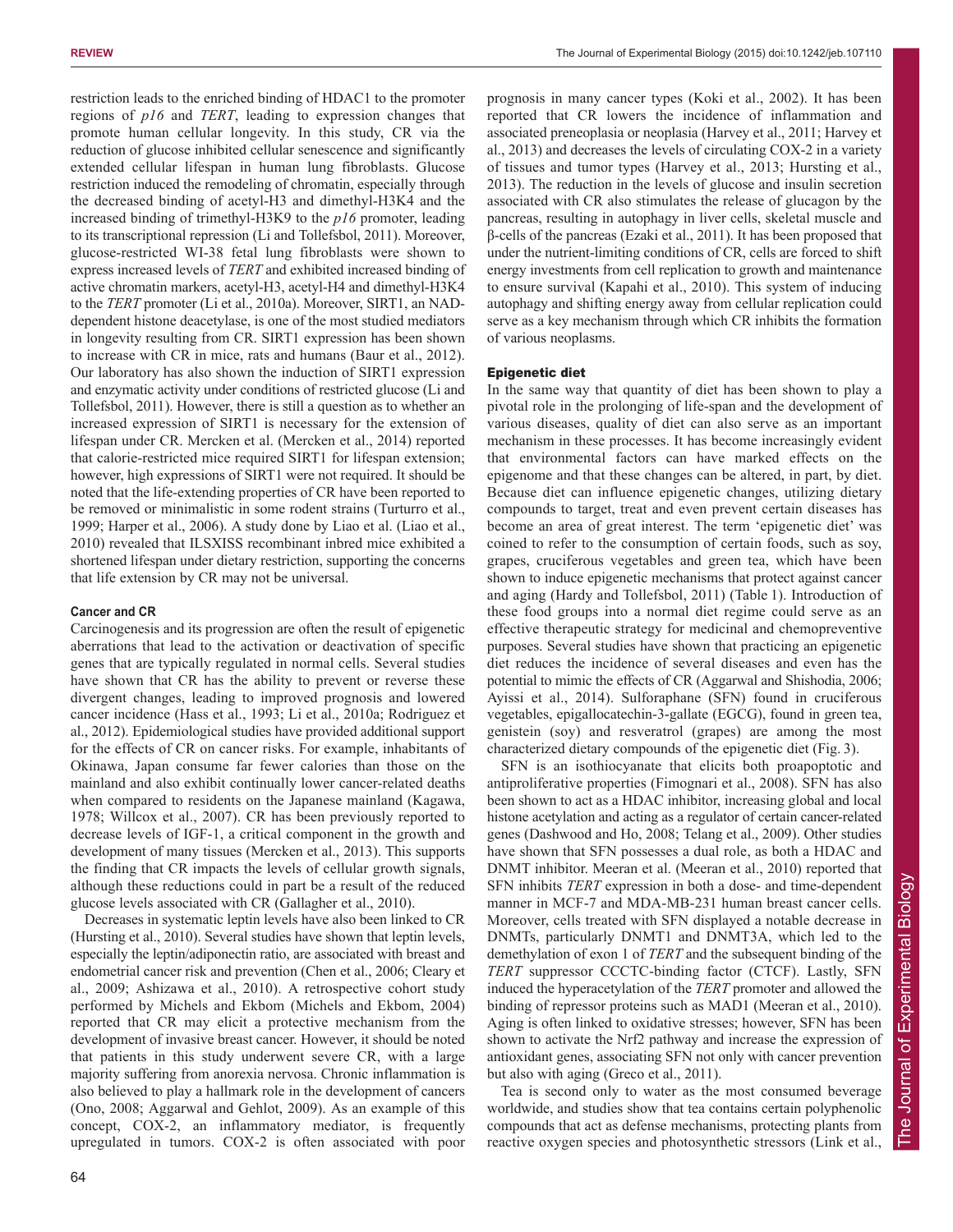| Dietary compound                  | Structure                                                  | Food source                                                              | Epigenetic function(s)                            |
|-----------------------------------|------------------------------------------------------------|--------------------------------------------------------------------------|---------------------------------------------------|
| Epigallocatechin-3-gallate (EGCG) | OН<br>HO.<br>ÔH                                            | Green tea                                                                | DNMT inhibitor, HAT inhibitor,<br>miRNA regulator |
| Sulforaphane (SFN)                |                                                            | Cruciferous vegetables<br>(broccoli, kale, cabbage,<br>Brussels sprouts) | HDAC inhibitor, DNMT inhibitor                    |
| Genistein                         | HO<br>ÒН<br>$\circ$<br>OН                                  | Soy and fava beans                                                       | DNMT and HDAC inhibitor, miRNA<br>regulator       |
| Curcumin                          | OH<br>HO.<br>CH <sub>3</sub><br>CH <sub>3</sub><br>o<br>OH | Turmeric (curry)                                                         | <b>DNMT</b> inhibitor                             |
| Resveratrol                       | HO.<br>ÒН                                                  | Grapes, peanuts, mulberry,<br>cocoa                                      | DNMT and HDAC inhibitor, miRNA<br>regulator       |

#### **Table 1. Bioactive dietary compounds and their epigenetic functions**

DNMT, DNA methyltransferase; HDAC, histone deacetylase; HAT, histone acetyltransferase.

2010). These polyphenols, however, have also been shown to reduce disease and cancer incidence (Hardy and Tollefsbol, 2011). EGCG is the most abundant catechin in green tea and has been extensively studied for its anticarcinogenic properties (Lin et al., 1999). Moreover, there is growing evidence that links the consumption of EGCG to the inhibition of oral, breast, prostate, gastric, colorectal and a variety of other cancers (Shanmugam et al., 2011; Tu et al., 2011). EGCG has also been reported to exhibit DNMT inhibitory properties (Table 1). An earlier study conducted by Fang et al. (Fang et al., 2003) revealed that EGCG treatment lowered DNMT activity in esophageal cancer cells and resulted in the reversal of the hypermethylated state of tumor suppressor genes including *p16*, *RARB*, *MLH1* and *MGMT*. Findings in our laboratory have shown that green tea EGCG reactivates estrogen receptor-α (ERα encoded by *ESR1*) in MDA-MB-231 cells via the decreased binding of the transcriptional repressor complex, Rb/p130–E2F4/5–HDAC1– SUV39H1–DNMT1 in the regulatory regions of the ERα gene promoter (Li et al., 2010b). Inhibition of telomerase has also been shown after EGCG treatment. In this study, EGCG downregulated hTERT expression in MCF-7 human breast cancer cells, largely as a result of *TERT* promoter demethylation and ablated histone H3 Lys9 acetylation (Berletch et al., 2008).

Recent studies suggest that changes in miRNA expression may also be mediated by EGCG and various other polyphenols (Fig. 3). In an investigation by Tsang and Kwok (Tsang and Kwok, 2010), HepG2 human HCC cells treated with EGCG were analyzed by microarray and exhibited notable upregulation in the expression of 13 miRNAs and downregulation of 48 miRNAs. However, it should be mentioned that these modifications in miRNA expression were observed after treatment with 100  $\mu$ mol l<sup>-1</sup> EGCG, which is not considered to be physiologically achievable. Other studies have also drawn a correlation between EGCG treatment and alterations in miRNA expression. For example, miRNAs were found to be

upregulated by EGCG in mice prostate tumors. Here, Siddiqui et al. (Siddiqui et al., 2011) reported a significant downregulation of *miR-21* and an upregulation of tumor suppressor *miR-330* in the tumors of mice treated with EGCG. Moreover, a broader investigation by Milenkovic et al. (Milenkovic et al., 2012) used miRNA microarrays to probe for 567 miRNAs in mice that had been supplemented with a variation of nine different polyphenols, including phenolic acids and flavonoids, for 2 weeks. It was shown that there was an average fold change of −2 for downregulated miRNAs and an average fold change of 2.24 for upregulated miRNAs. These findings suggest that supplementation with polyphenols at nutritionally achievable levels could regulate cellular functions via the modulation of miRNA expression (Milenkovic et al., 2012).

Genistein is a phytoestrogen found primarily in soybeans and is perhaps the most studied of the isoflavones, the largest class of polyphenolic compounds (Valls et al., 2009). Genistein, with its estrogen-like properties, exhibits chemopreventive qualities in several cancer types (Barnes, 1995). Fang et al. (Fang et al., 2005) showed that treatment of esophageal carcinoma cells with genistein resulted in a partial reversal of DNA hypermethylation and reactivated *p16*, *RARB* and *MGMT*. Importantly, a clinical study performed by Qin et al. (Qin et al., 2009) demonstrated that women who received daily doses of isoflavones, including genistein, exhibited an increased hypermethylation of cancerrelated genes *RARB* and *CCND2*. Epidemiological studies have revealed that a higher intake of soy-rich diets is associated with a lower incidence of colorectal cancer in Asian countries (IARC, 2008). Moreover, studies show that genistein intake contributes to a reduced risk of brain, prostate and colorectal cancers and inhibits their growth via the suppression of telomerase activity (Ouchi et al., 2005; Perabo et al., 2008; Seibel et al., 2009; Khaw et al., 2012). As with EGCG treatment, our laboratory has also found that genistein can reactivate ERα in MDA-MB-231 breast cancer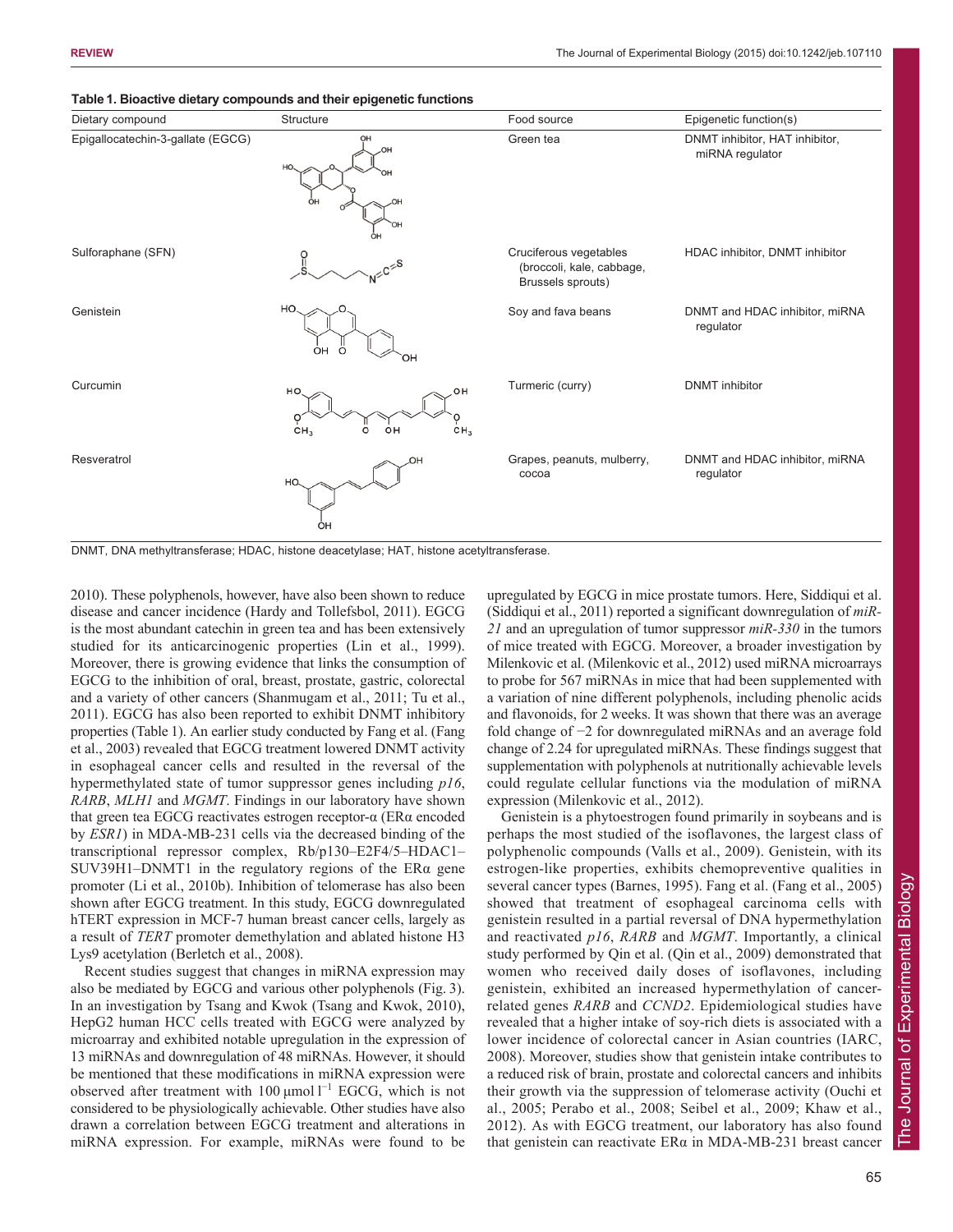



**Fig. 3. Effects of an epigenetic diet.** Consumption of foods that modulate epigenetic mechanisms has been shown to decrease the incidence of cancer and increase longevity, as well as prevent the onset of other age-related diseases. Cruciferous vegetables, such as broccoli, which are rich in sulforaphane, can act as HDAC inhibitors, regulating certain cancer-related genes. Genistein, which is found in soy beans, also exhibits chemopreventive properties and can result in both the partial reversal of aberrant DNA hypermethylation and the regulation of key miRNAs. Grapes contain resveratrol, a phenol that activates SIRT1 (a known HDAC inhibitor) and increases longevity, mimicking the effects of caloric restriction.

cells and enhance their sensitivity to hormonal therapy (Li et al., 2013). Furthermore, genistein has also been reported to exhibit similar miRNA-regulating properties as EGCG. For example, genistein was shown to inhibit the expression of *miR-27a* in human uveal melanomal cells, which is believed to be associated with its growth inhibitory actions (Sun et al., 2009; Ross and Davis, 2011). Altering the expression of miRNA with genistein has also been linked to the regulation of the ARHI tumor suppressor gene in prostate cancer cells. In this study, *miR-221* and *miR-222* levels were downregulated  $\sim$ 30 and 55%, respectively, and the levels of *ARHI* (*DIRAS3*) mRNA were induced twofold after treatment (Chen et al., 2011).

Resveratrol is a stilbene polyphenol that exhibits antioxidant, antiinflammatory and anti-cancer properties (Athar et al., 2009). The ability of resveratrol to inhibit proliferation has been shown in several cancer types, including cancers of the breast, liver, skin, prostate, lung and colon (Liu et al., 2010; Mao et al., 2010; Vanamala et al., 2010). Although resveratrol is not as potent as EGCG in DNMT inhibition, it can prevent the silencing of certain tumor suppressors such as BRCA1 (Stefanska et al., 2010). One of the most important properties of resveratrol, however, may be its strong ability to act as an activator of SIRT1, a known HDAC inhibitor (Howitz et al., 2003). It is hypothesized that resveratrol activates SIRT1 by mimicking the physiological pathways that stimulate SIRT1, leading to the negative regulation of survivin, an antiapoptotic protein (Borra et al., 2005; Wang et al., 2008; Hardy and Tollefsbol, 2011). Interestingly, resveratrol has also been described as a mimic of CR. For example, in a species of short-lived

fish, *Nothobranchius furzeri*, resveratrol extended lifespan and delayed the onset of cognitive decline (Valenzano et al., 2006). Furthermore, long-term administration of resveratrol in mice led to CR-like gene expression profiles and delayed age-related deterioration; however, lifespan was not extended (Barger et al., 2008; Pearson et al., 2008).

Flavonoids, polyphenols, and various other compounds associated with the 'epigenetic diet' have also been shown to influence glycolysis and the energy metabolism of cancer cells. It is known that the loss of *p53* function often associated with carcinogenesis has been linked to the upregulation of glucose transporters, facilitating the increased uptake of glucose characteristic of cancer cells. Moreover, recent studies have shown that mutations in the *KRAS* oncogene enhance the rate of glycolysis and subsequent uptake of glucose by upregulation of glucose transporter 1 (*GLUT1*) (Yun et al., 2009). Interestingly, Johnston et al. (Johnston et al., 2005) were able to show that flavonoids exist in the diet as conjugates with glucose and that they utilize glucose transporters, acting as competitive inhibitors to the uptake of glucose. EGCG or green tea polyphenols (GTPs) was shown to modulate the expression of key genes involved in the metabolism of glucose and fats in a chronic 4week supplementation of obese New Zealand black mice. In this investigation, EGCG reduced the accumulation of body fat and significantly downregulated the expression of hepatic glucokinase, a key enzyme of liver glycolysis (Klaus et al., 2005).

Epidemiological studies have continually solidified the inverse relationship between the low-fat, soy-rich Asian diet and incidence of cancer (Messina et al., 2006). In a provocative investigation by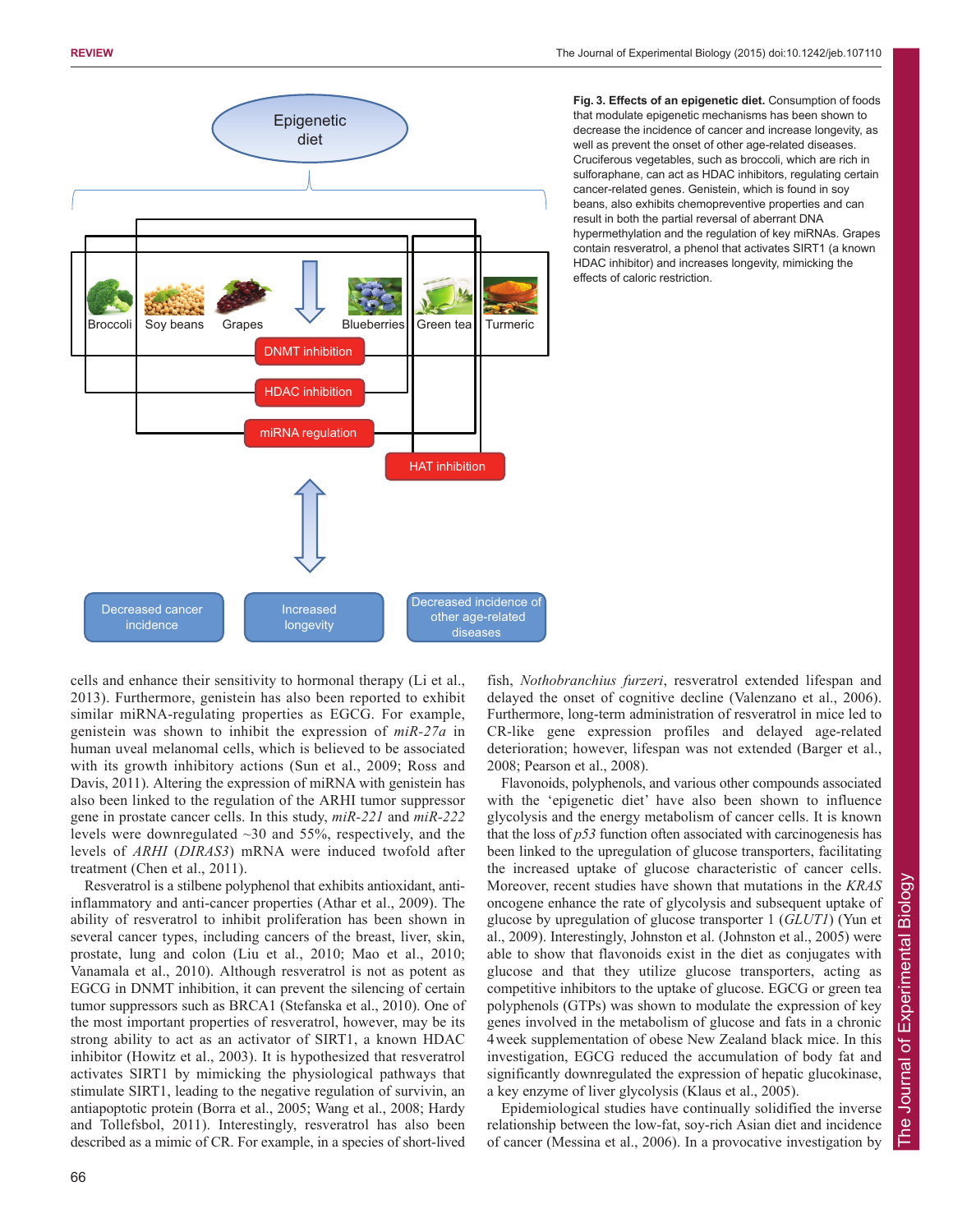Boros et al. (Boros et al., 2001), a radiolabeled glucose tracer was used to monitor the accumulation of glucose metabolites, and it was found that after treatment with genistein, pancreatic cancer cells exhibited a significant reduction in ribose synthesis via the nonoxidative branch of the pentose phosphate pathway. Oxidation of glucose to  $CO<sub>2</sub>$  was also significantly inhibited; however, it should be noted that lipid synthesis was unaffected (Boros et al., 2001). In more recent studies, the modulation of mitochondrial functionality and oxidative stress by genistein was shown to be largely dependent on the ERα/ERβ ratio in breast cancer cells. Here, genistein treatment improved mitochondrial functionality in T47D cells that exhibit a low ERα/ERβ ratio; however, this trend was not seen in MCF-7 (high ERα/ERβ ratio) and MDA-MB-231 (ER-negative) breast cancer cells (Nadal-Serrano et al., 2013; Pons et al., 2014). Collectively, these findings could be important in the use of dietary polyphenols as sufficient inhibitors of glucose and modulators of oxidative stress in carcinogenesis; however, further studies are needed to confirm both the efficacy and potency of this therapeutic approach.

#### Conclusion

With an ever growing population and an increasing percentage of individuals living into older age, the incidence of age-related diseases such as cancer becomes significantly more frequent. Nutrition and diet are some of the most influential lifestyle factors that contribute to health and the development and progression of chronic diseases. Thus, dietary therapies can be effective mechanisms of defense against the onset of these developing conditions. It has been widely shown that eating certain foods that contain bioactive dietary compounds, like SFN and EGCG, modulates epigenetic modifications such as DNA methylation, histone modification and noncoding RNA. These changes in the epigenome aid in the prevention of neoplasms, resulting in cancer cell death, and potentiate the longevity effects of CR. In fact, CR is regarded as one of the most effective and established environmental manipulations that can extend life and health-span, delaying the development of age-associated disorders such as cancer, diabetes and neurodegenerative diseases. The focus on quality promoted by the 'epigenetic diet' and the importance of quantity under CR are crucial in healthy aging and also have a significant impact on cancer. There are still many questions that need to be answered in order to elucidate the exact role that epigenetics plays in aging and cancer. However, new discoveries are continually supporting the epigenetic reversal of aberrant mechanisms by dietary control and CR and linking them to a decreased incidence of cancer and an extended lifespan.

#### **Acknowledgements**

We are grateful to the Tollefsbol lab for their indirect contributions and to the reviewers for their helpful comments and suggestions.

#### **Competing interests**

The authors declare no competing financial interests.

#### **Author contributions**

M.D. was responsible for the written text and T.O.T. for editorial contributions.

#### **Funding**

This work was supported in part from grants by the NCI [grant number ROI CA178441] and the American Institute for Cancer Research. M.D. was supported in part by a Bridge to the Doctorate fellowship (2006478) program [grant number HRD-0-09-25056] at the University of Alabama at Birmingham. Deposited in PMC for release after 12 months.

#### **References**

**Aggarwal, B. B. and Gehlot, P.** (2009). Inflammation and cancer: how friendly is the relationship for cancer patients? *Curr. Opin. Pharmacol.* **9**, 351-369.

**Aggarwal, B. B. and Shishodia, S.** (2006). Molecular targets of dietary agents for

- prevention and therapy of cancer. *Biochem. Pharmacol.* **71**, 1397-1421. **Antequera, F. and Bird, A.** (1993). Number of CpG islands and genes in human and mouse. *Proc. Natl. Acad. Sci. USA* **90**, 11995-11999.
- **Ashizawa, N., Yahata, T., Quan, J., Adachi, S., Yoshihara, K. and Tanaka, K.** (2010). Serum leptin-adiponectin ratio and endometrial cancer risk in postmenopausal female subjects. *Gynecol. Oncol.* **119**, 65-69.
- **Athar, M., Back, J. H., Kopelovich, L., Bickers, D. R. and Kim, A. L.** (2009). Multiple molecular targets of resveratrol: Anti-carcinogenic mechanisms. *Arch. Biochem. Biophys.* **486**, 95-102.
- **Ayissi, V. B., Ebrahimi, A. and Schluesenner, H.** (2014). Epigenetic effects of natural polyphenols: a focus on SIRT1-mediated mechanisms. *Mol. Nutr. Food Res.* **58**, 22- 32.
- **Barger, J. L., Kayo, T., Vann, J. M., Arias, E. B., Wang, J., Hacker, T. A., Wang, Y., Raederstorff, D., Morrow, J. D., Leeuwenburgh, C. et al.** (2008). A low dose of dietary resveratrol partially mimics caloric restriction and retards aging parameters in mice. *PLoS ONE* **3**, e2264.
- **Barh, D., Malhotra, R., Ravi, B. and Sindhurani, P.** (2010). MicroRNA let-7: an emerging next-generation cancer therapeutic. *Curr. Oncol.* **17**, 70-80.
- **Barlev, N. A., Liu, L., Chehab, N. H., Mansfield, K., Harris, K. G., Halazonetis, T. D. and Berger, S. L.** (2001). Acetylation of p53 activates transcription through recruitment of coactivators/histone acetyltransferases. *Mol. Cell* **8**, 1243-1254.
- **Barnes, S.** (1995). Effect of genistein on in vitro and in vivo models of cancer. *J. Nutr.* **125 Suppl.**, 777S-783S.
- **Baur, J. A., Ungvari, Z., Minor, R. K., Le Couteur, D. G. and de Cabo, R.** (2012). Are sirtuins viable targets for improving healthspan and lifespan? *Nat. Rev. Drug Discov.* **11**, 443-461.
- **Baylin, S. B. and Ohm, J. E.** (2006). Epigenetic gene silencing in cancer a mechanism for early oncogenic pathway addiction? *Nat. Rev. Cancer* **6**, 107-116.
- **Bazarov, A. V., Van Sluis, M., Hines, W. C., Bassett, E., Beliveau, A., Campeau, E., Mukhopadhyay, R., Lee, W. J., Melodyev, S., Zaslavsky, Y. et al.** (2010). p16(INK4a)-mediated suppression of telomerase in normal and malignant human breast cells. *Aging Cell* **9**, 736-746.
- **Berletch, J. B., Liu, C., Love, W. K., Andrews, L. G., Katiyar, S. K. and Tollefsbol, T. O.** (2008). Epigenetic and genetic mechanisms contribute to telomerase inhibition by EGCG. *J. Cell. Biochem.* **103**, 509-519.
- **Bestor, T. H.** (2000). The DNA methyltransferases of mammals. *Hum. Mol. Genet.* **9**, 2395-2402.
- **Bordone, L. and Guarente, L.** (2005). Calorie restriction, SIRT1 and metabolism: understanding longevity. *Nat. Rev. Mol. Cell Biol.* **6**, 298-305.
- **Boros, L. G., Bassilian, S., Lim, S. and Lee, W. N.** (2001). Genistein inhibits nonoxidative ribose synthesis in MIA pancreatic adenocarcinoma cells: a new mechanism of controlling tumor growth. *Pancreas* **22**, 1-7.
- **Borra, M. T., Smith, B. C. and Denu, J. M.** (2005). Mechanism of human SIRT1 activation by resveratrol. *J. Biol. Chem.* **280**, 17187-17195.
- **Brosh, R. and Rotter, V.** (2009). When mutants gain new powers: news from the mutant p53 field. *Nat. Rev. Cancer* **9**, 701-713.
- **Brunet, A., Sweeney, L. B., Sturgill, J. F., Chua, K. F., Greer, P. L., Lin, Y., Tran, H., Ross, S. E., Mostoslavsky, R., Cohen, H. Y. et al.** (2004). Stress-dependent regulation of FOXO transcription factors by the SIRT1 deacetylase. *Science* **303**, 2011-2015.
- **Chen, D. C., Chung, Y. F., Yeh, Y. T., Chaung, H. C., Kuo, F. C., Fu, O. Y., Chen, H. Y., Hou, M. F. and Yuan, S. S.** (2006). Serum adiponectin and leptin levels in Taiwanese breast cancer patients. *Cancer Lett.* **237**, 109-114.
- **Chen, Y., Zaman, M. S., Deng, G., Majid, S., Saini, S., Liu, J., Tanaka, Y. and Dahiya, R.** (2011). MicroRNAs 221/222 and genistein-mediated regulation of ARHI tumor suppressor gene in prostate cancer. *Cancer Prev. Res. (Phila.)* **4**, 76-86.
- **Chen, Y. W., Kao, S. Y., Wang, H. J. and Yang, M. H.** (2013). Histone modification patterns correlate with patient outcome in oral squamous cell carcinoma. *Cancer* **119**, 4259-4267.
- **Chervona, Y. and Costa, M.** (2012). Histone modifications and cancer: biomarkers of prognosis? *Am J Cancer Res* **2**, 589-597.
- **Choi, S. W. and Friso, S.** (2010). Epigenetics: a new bridge between nutrition and health. *Adv. Nutr.* **1**, 8-16.
- **Choi, J. D. and Lee, J. S.** (2013). Interplay between epigenetics and genetics in cancer. *Genomics Inform* **11**, 164-173.
- **Clayton, A. L., Hazzalin, C. A. and Mahadevan, L. C.** (2006). Enhanced histone acetylation and transcription: a dynamic perspective. *Mol. Cell* **23**, 289-296.
- **Cleary, M. P., Ray, A., Rogozina, O. P., Dogan, S. and Grossmann, M. E.** (2009). Targeting the adiponectin:leptin ratio for postmenopausal breast cancer prevention. *Front. Biosci. (Schol. Ed.)* **1**, 329-357.
- **Colman, R. J., Anderson, R. M., Johnson, S. C., Kastman, E. K., Kosmatka, K. J., Beasley, T. M., Allison, D. B., Cruzen, C., Simmons, H. A., Kemnitz, J. W. et al.** (2009). Caloric restriction delays disease onset and mortality in rhesus monkeys. *Science* **325**, 201-204.
- **Cooks, T., Pateras, I. S., Tarcic, O., Solomon, H., Schetter, A. J., Wilder, S., Lozano, G., Pikarsky, E., Forshew, T., Rosenfeld, N. et al.** (2013). Mutant p53 prolongs NF-κB activation and promotes chronic inflammation and inflammationassociated colorectal cancer. *Cancer Cell* **23**, 634-646.
- **Cruzen, C. and Colman, R. J.** (2009). Effects of caloric restriction on cardiovascular aging in non-human primates and humans. *Clin. Geriatr. Med.* **25**, 733-743, ix-x.
- **Dai, C. Y. and Enders, G. H.** (2000). p16 INK4a can initiate an autonomous senescence program. *Oncogene* **19**, 1613-1622.
- **Daniel, M., Peek, G. W. and Tollefsbol, T. O.** (2012). Regulation of the human catalytic subunit of telomerase (hTERT). *Gene* **498**, 135-146.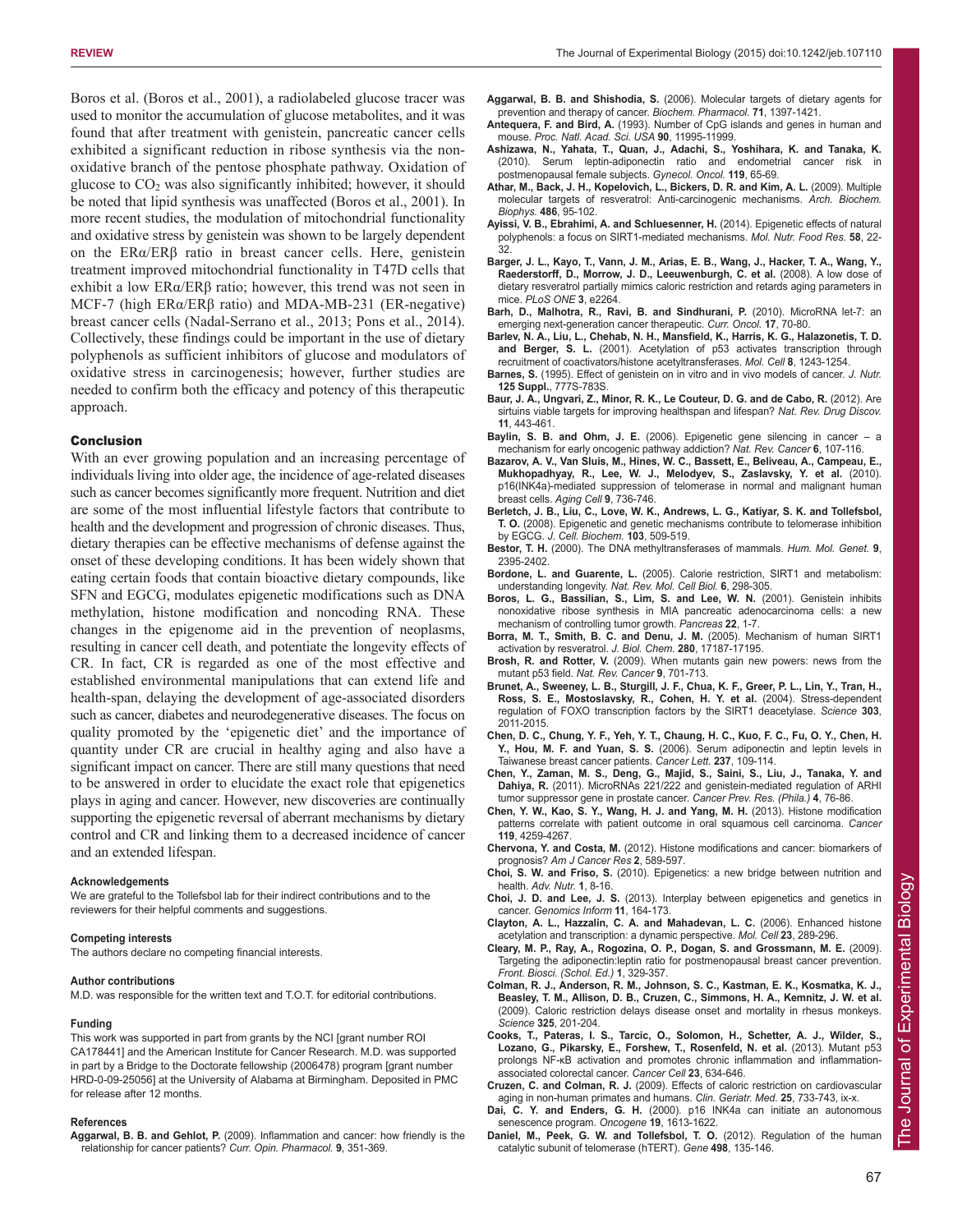**Das, P. M. and Singal, R.** (2004). DNA methylation and cancer. *J. Clin. Oncol.* **22**, 4632-4642.

- **Dashwood, R. H. and Ho, E.** (2008). Dietary agents as histone deacetylase inhibitors: sulforaphane and structurally related isothiocyanates. *Nutr. Rev.* **66 Suppl. 1**, S36- S38.
- **Dickson, M. A., Hahn, W. C., Ino, Y., Ronfard, V., Wu, J. Y., Weinberg, R. A., Louis, D. N., Li, F. P. and Rheinwald, J. G.** (2000). Human keratinocytes that express hTERT and also bypass a p16(INK4a)-enforced mechanism that limits life span become immortal yet retain normal growth and differentiation characteristics. *Mol. Cell. Biol.* **20**, 1436-1447.
- **Dueñas-González, A., Lizano, M., Candelaria, M., Cetina, L., Arce, C. and Cervera, E.** (2005). Epigenetics of cervical cancer. An overview and therapeutic perspectives. *Mol. Cancer* **4**, 38.
- **Elsheikh, S. E., Green, A. R., Rakha, E. A., Powe, D. G., Ahmed, R. A., Collins, H. M., Soria, D., Garibaldi, J. M., Paish, C. E., Ammar, A. A. et al.** (2009). Global histone modifications in breast cancer correlate with tumor phenotypes, prognostic factors, and patient outcome. *Cancer Res.* **69**, 3802-3809.
- **Ezaki, J., Matsumoto, N., Takeda-Ezaki, M., Komatsu, M., Takahashi, K., Hiraoka, Y., Taka, H., Fujimura, T., Takehana, K., Yoshida, M. et al.** (2011). Liver autophagy contributes to the maintenance of blood glucose and amino acid levels. *Autophagy* **7**, 727-736.
- **Fang, M. Z., Wang, Y., Ai, N., Hou, Z., Sun, Y., Lu, H., Welsh, W. and Yang, C. S.** (2003). Tea polyphenol (-)-epigallocatechin-3-gallate inhibits DNA methyltransferase and reactivates methylation-silenced genes in cancer cell lines. *Cancer Res.* **63**, 7563-7570.
- **Fang, M. Z., Chen, D., Sun, Y., Jin, Z., Christman, J. K. and Yang, C. S.** (2005). Reversal of hypermethylation and reactivation of p16INK4a, RARbeta, and MGMT genes by genistein and other isoflavones from soy. *Clin. Cancer Res.* **11**, 7033-7041.
- **Feinberg, A. P. and Vogelstein, B.** (1983). Hypomethylation distinguishes genes of some human cancers from their normal counterparts. *Nature* **301**, 89-92.
- **Ferdin, J., Kunej, T. and Calin, G. A.** (2010). Non-coding RNAs: identification of cancer-associated microRNAs by gene profiling. *Technol. Cancer Res. Treat.* **9**, 123- 138.
- **Fimognari, C., Lenzi, M. and Hrelia, P.** (2008). Chemoprevention of cancer by isothiocyanates and anthocyanins: mechanisms of action and structure-activity relationship. *Curr. Med. Chem.* **15**, 440-447.
- **Fontana, L. and Klein, S.** (2007). Aging, adiposity, and calorie restriction. *JAMA* **297**, 986-994.
- **Fraga, M. F., Ballestar, E., Villar-Garea, A., Boix-Chornet, M., Espada, J., Schotta, G., Bonaldi, T., Haydon, C., Ropero, S., Petrie, K. et al.** (2005). Loss of acetylation at Lys16 and trimethylation at Lys20 of histone H4 is a common hallmark of human cancer. *Nat. Genet.* **37**, 391-400.
- **Freed-Pastor, W. A. and Prives, C.** (2012). Mutant p53: one name, many proteins. *Genes Dev.* **26**, 1268-1286.
- **Gallagher, E. J., Fierz, Y., Ferguson, R. D. and LeRoith, D.** (2010). The pathway from diabetes and obesity to cancer, on the route to targeted therapy. *Endocr. Pract.* **16**, 864-873.
- **Gaudet, F., Hodgson, J. G., Eden, A., Jackson-Grusby, L., Dausman, J., Gray, J. W., Leonhardt, H. and Jaenisch, R.** (2003). Induction of tumors in mice by genomic hypomethylation. *Science* **300**, 489-492.
- **Giannakou, M. E. and Partridge, L.** (2004). The interaction between FOXO and SIRT1: tipping the balance towards survival. *Trends Cell Biol.* **14**, 408-412.
- **Gil, J. and Peters, G.** (2006). Regulation of the INK4b-ARF-INK4a tumour suppressor locus: all for one or one for all. *Nat. Rev. Mol. Cell Biol.* **7**, 667-677.
- **Greco, T., Shafer, J. and Fiskum, G.** (2011). Sulforaphane inhibits mitochondrial permeability transition and oxidative stress. *Free Radic. Biol. Med.* **51**, 2164-2171.
- **Greer, E. L. and Brunet, A.** (2008). FOXO transcription factors in ageing and cancer. *Acta Physiol. (Oxf.)* **192**, 19-28.
- **Guerrero-Preston, R., Santella, R. M., Blanco, A., Desai, M., Berdasco, M. and Fraga, M.** (2007). Global DNA hypomethylation in liver cancer cases and controls: a phase I preclinical biomarker development study. *Epigenetics* **2**, 223-226.
- **Halkidou, K., Gaughan, L., Cook, S., Leung, H. Y., Neal, D. E. and Robson, C. N.** (2004). Upregulation and nuclear recruitment of HDAC1 in hormone refractory prostate cancer. *Prostate* **59**, 177-189.
- **Hardy, T. M. and Tollefsbol, T. O.** (2011). Epigenetic diet: impact on the epigenome and cancer. *Epigenomics* **3**, 503-518.
- **Harper, J. M., Leathers, C. W. and Austad, S. N.** (2006). Does caloric restriction extend life in wild mice? *Aging Cell* **5**, 441-449.
- **Harvey, A. E., Lashinger, L. M. and Hursting, S. D.** (2011). The growing challenge of obesity and cancer: an inflammatory issue. *Ann. N. Y. Acad. Sci.* **1229**, 45-52.
- **Harvey, A. E., Lashinger, L. M., Otto, G., Nunez, N. P. and Hursting, S. D.** (2013). Decreased systemic IGF-1 in response to calorie restriction modulates murine tumor cell growth, nuclear factor-κB activation, and inflammation-related gene expression. *Mol. Carcinog.* **52**, 997-1006.
- **Hass, B. S., Hart, R. W., Lu, M. H. and Lyn-Cook, B. D.** (1993). Effects of caloric restriction in animals on cellular function, oncogene expression, and DNA methylation in vitro. *Mutat. Res.* **295**, 281-289.
- **Hawkins, P. G. and Morris, K. V.** (2008). RNA and transcriptional modulation of gene expression. *Cell Cycle* **7**, 602-607.
- **Herceg, Z.** (2007). Epigenetics and cancer: towards an evaluation of the impact of environmental and dietary factors. *Mutagenesis* **22**, 91-103.
- **Holloszy, J. O. and Fontana, L.** (2007). Caloric restriction in humans. *Exp. Gerontol.* **42**, 709-712.
- **Hon, G. C., Hawkins, R. D. and Ren, B.** (2009). Predictive chromatin signatures in the mammalian genome. *Hum. Mol. Genet.* **18**, R195-R201.
- **Howitz, K. T., Bitterman, K. J., Cohen, H. Y., Lamming, D. W., Lavu, S., Wood, J. G., Zipkin, R. E., Chung, P., Kisielewski, A., Zhang, L. L. et al.** (2003). Small molecule activators of sirtuins extend Saccharomyces cerevisiae lifespan. *Nature* **425**, 191-196.
- **Huffman, K.** (2012). The developing, aging neocortex: how genetics and epigenetics influence early developmental patterning and age-related change. *Front. Genet.* **3**, 212.
- **Hursting, S. D., Smith, S. M., Lashinger, L. M., Harvey, A. E. and Perkins, S. N.** (2010). Calories and carcinogenesis: lessons learned from 30 years of calorie restriction research. *Carcinogenesis* **31**, 83-89.
- **Hursting, S. D., Dunlap, S. M., Ford, N. A., Hursting, M. J. and Lashinger, L. M.** (2013). Calorie restriction and cancer prevention: a mechanistic perspective. *Cancer Metab* **1**, 10.
- **IARC** (2008). Cancer incidence in five continents. *IARC Sci. Publ.* **IX**, 1-837.
- Johnston, K., Sharp, P., Clifford, M. and Morgan, L. (2005). Dietary polyphenols decrease glucose uptake by human intestinal Caco-2 cells. *FEBS Lett.* **7**, 1653- 1657.
- **Kagawa, Y.** (1978). Impact of Westernization on the nutrition of Japanese: changes in physique, cancer, longevity and centenarians. *Prev. Med.* **7**, 205-217.
- **Kapahi, P., Chen, D., Rogers, A. N., Katewa, S. D., Li, P. W., Thomas, E. L. and Kockel, L.** (2010). With TOR, less is more: a key role for the conserved nutrientsensing TOR pathway in aging. *Cell Metab.* **11**, 453-465.
- **Khaw, A. K., Yong, J. W., Kalthur, G. and Hande, M. P.** (2012). Genistein induces growth arrest and suppresses telomerase activity in brain tumor cells. *Genes Chromosomes Cancer* **51**, 961-974.
- **Kiyono, T., Foster, S. A., Koop, J. I., McDougall, J. K., Galloway, D. A. and Klingelhutz, A. J.** (1998). Both Rb/p16INK4a inactivation and telomerase activity are required to immortalize human epithelial cells. *Nature* **396**, 84-88.
- **Klaus, S., Pültz, S., Thöne-Reineke, C. and Wolfram, S.** (2005). Epigallocatechin gallate attenuates diet-induced obesity in mice by decreasing energy absorption and increasing fat oxidation. *Int. J. Obes.* **29**, 615-623.
- **Knapowski, J., Wieczorowska-Tobis, K. and Witowski, J.** (2002). Pathophysiology of ageing. *J. Physiol. Pharmacol.* **53**, 135-146.
- **Koki, A., Khan, N. K., Woerner, B. M., Dannenberg, A. J., Olson, L., Seibert, K., Edwards, D., Hardy, M., Isakson, P. and Masferrer, J. L.** (2002). Cyclooxygenase-2 in human pathological disease. *Adv. Exp. Med. Biol.* **507**, 177-184.
- **Koubova, J. and Guarente, L.** (2003). How does calorie restriction work? *Genes Dev.* **17**, 313-321.
- **Kouzarides, T.** (2007). Chromatin modifications and their function. *Cell* **128**, 693-705.
- **Kyo, S., Takakura, M., Fujiwara, T. and Inoue, M.** (2008). Understanding and exploiting hTERT promoter regulation for diagnosis and treatment of human cancers. *Cancer Sci.* **99**, 1528-1538.
- **Lanvin, O., Bianco, S., Kersual, N., Chalbos, D. and Vanacker, J. M.** (2007). Potentiation of ICI182,780 (Fulvestrant)-induced estrogen receptor-alpha degradation by the estrogen receptor-related receptor-alpha inverse agonist XCT790. *J. Biol. Chem.* **282**, 28328-28334.
- **Li, Y. and Tollefsbol, T. O.** (2010). Impact on DNA methylation in cancer prevention and therapy by bioactive dietary components. *Curr. Med. Chem.* **17**, 2141-2151.
- **Li, Y. and Tollefsbol, T. O.** (2011). p16(INK4a) suppression by glucose restriction contributes to human cellular lifespan extension through SIRT1-mediated epigenetic and genetic mechanisms. *PLoS ONE* **6**, e17421.
- **Li, E., Beard, C. and Jaenisch, R.** (1993). Role for DNA methylation in genomic imprinting. *Nature* **366**, 362-365.
- **Li, Y., Liu, L. and Tollefsbol, T. O.** (2010a). Glucose restriction can extend normal cell lifespan and impair precancerous cell growth through epigenetic control of hTERT and p16 expression. *FASEB J.* **24**, 1442-1453.
- **Li, Y., Yuan, Y. Y., Meeran, S. M. and Tollefsbol, T. O.** (2010b). Synergistic epigenetic reactivation of estrogen receptor-α (ERα) by combined green tea polyphenol and histone deacetylase inhibitor in ERα-negative breast cancer cells. *Mol. Cancer* **9**, 274.
- **Li, Y., Daniel, M. and Tollefsbol, T. O.** (2011). Epigenetic regulation of caloric restriction in aging. *BMC Med.* **9**, 98.
- **Li, Y., Meeran, S. M., Patel, S. N., Chen, H., Hardy, T. M. and Tollefsbol, T. O.** (2013). Epigenetic reactivation of estrogen receptor-α (ERα) by genistein enhances hormonal therapy sensitivity in ERα-negative breast cancer. *Mol. Cancer* **12**, 9.
- **Liao, C. Y., Rikke, B. A., Johnson, T. E., Diaz, V. and Nelson, J. F.** (2010). Genetic variation in the murine lifespan response to dietary restriction: from life extension to life shortening. *Aging Cell* **9**, 92-95.
- **Liao, Y. P., Chen, L. Y., Huang, R. L., Su, P. H., Chan, M. W., Chang, C. C., Yu, M. H., Wang, P. H., Yen, M. S., Nephew, K. P. et al.** (2014). Hypomethylation signature of tumor-initiating cells predicts poor prognosis of ovarian cancer patients. *Hum. Mol. Genet.* **23**, 1894-1906.
- **Lin, J. K., Liang, Y. C. and Lin-Shiau, S. Y.** (1999). Cancer chemoprevention by tea polyphenols through mitotic signal transduction blockade. *Biochem. Pharmacol.* **58**, 911-915.
- **Lin, C. H., Hsieh, S. Y., Sheen, I. S., Lee, W. C., Chen, T. C., Shyu, W. C. and Liaw, Y. F.** (2001). Genome-wide hypomethylation in hepatocellular carcinogenesis. *Cancer Res.* **61**, 4238-4243.
- **Link, A., Balaguer, F. and Goel, A.** (2010). Cancer chemoprevention by dietary polyphenols: promising role for epigenetics. *Biochem. Pharmacol.* **80**, 1771-1792.
- **Liu, P. L., Tsai, J. R., Charles, A. L., Hwang, J. J., Chou, S. H., Ping, Y. H., Lin, F. Y., Chen, Y. L., Hung, C. Y., Chen, W. C. et al.** (2010). Resveratrol inhibits human lung adenocarcinoma cell metastasis by suppressing heme oxygenase 1-mediated nuclear factor-kappaB pathway and subsequently downregulating expression of matrix metalloproteinases. *Mol. Nutr. Food Res.* **54 Suppl. 2**, S196-S204.

68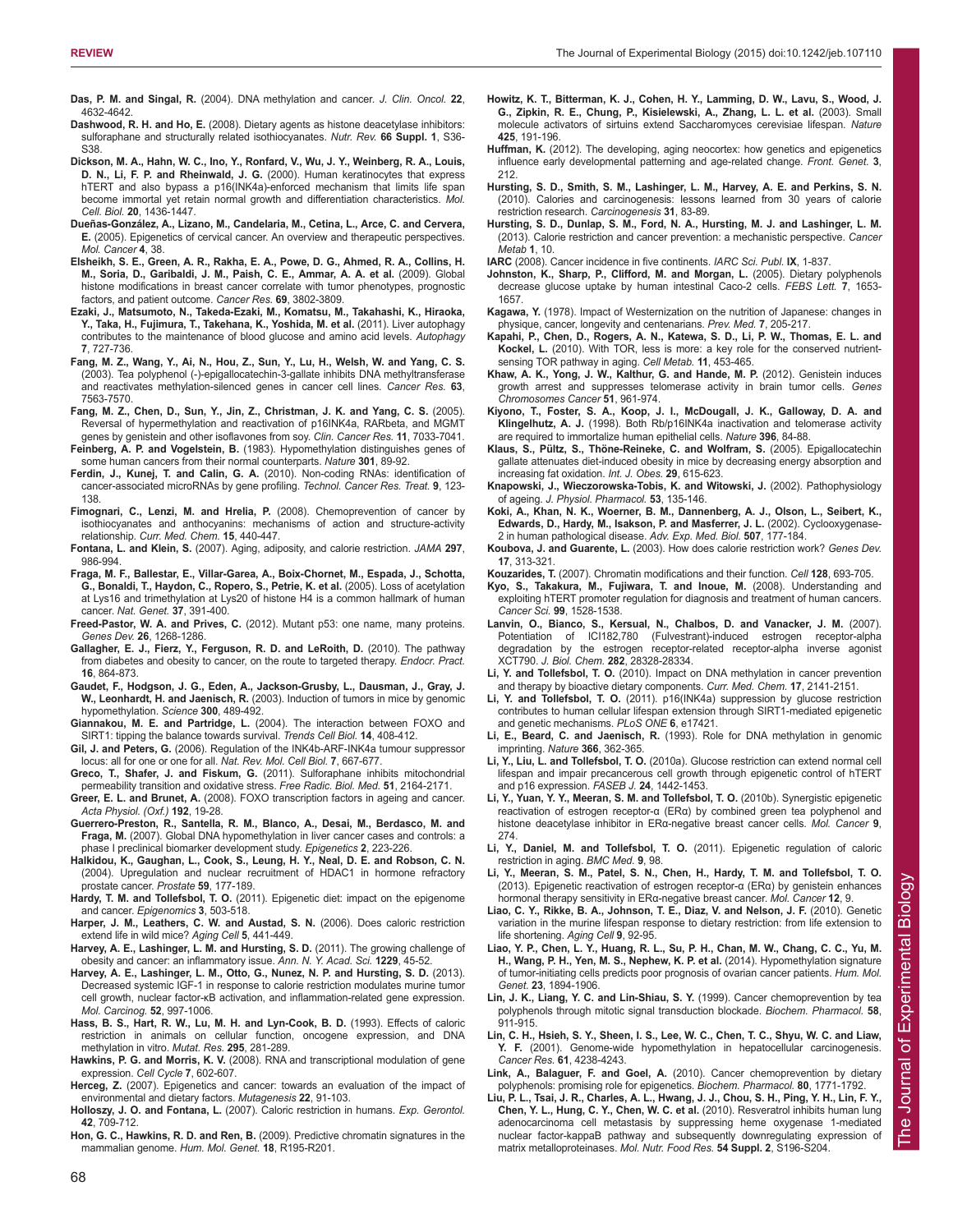- **Luger, K., Mäder, A. W., Richmond, R. K., Sargent, D. F. and Richmond, T. J.** (1997). Crystal structure of the nucleosome core particle at 2.8 A resolution. *Nature* **389**, 251-260.
- **Lujambio, A., Ropero, S., Ballestar, E., Fraga, M. F., Cerrato, C., Setién, F., Casado, S., Suarez-Gauthier, A., Sanchez-Cespedes, M., Git, A. et al.** (2007). Genetic unmasking of an epigenetically silenced microRNA in human cancer cells. *Cancer Res.* **67**, 1424-1429.
- **Mao, Q. Q., Bai, Y., Lin, Y. W., Zheng, X. Y., Qin, J., Yang, K. and Xie, L. P.** (2010). Resveratrol confers resistance against taxol via induction of cell cycle arrest in human cancer cell lines. *Mol. Nutr. Food Res.* **54**, 1574-1584.
- **Martin, S. L., Hardy, T. M. and Tollefsbol, T. O.** (2013). Medicinal chemistry of the epigenetic diet and caloric restriction. *Curr. Med. Chem.* **20**, 4050-4059.
- **Mathers, J. C., Strathdee, G. and Relton, C. L.** (2010). Induction of epigenetic alterations by dietary and other environmental factors. *Adv. Genet.* **71**, 3-39.
- **Mattison, J. A., Roth, G. S., Beasley, T. M., Tilmont, E. M., Handy, A. M., Herbert, R. L., Longo, D. L., Allison, D. B., Young, J. E., Bryant, M. et al.** (2012). Impact of caloric restriction on health and survival in rhesus monkeys from the NIA study. *Nature* **489**, 318-321.
- **McCay, C. M., Crowell, M. F. and Maynard, L. A.** (1989). The effect of retarded growth upon the length of life span and upon the ultimate body size. 1935. *Nutrition* **5**, 155-171, discussion 172.
- **Meeran, S. M., Patel, S. N. and Tollefsbol, T. O.** (2010). Sulforaphane causes epigenetic repression of hTERT expression in human breast cancer cell lines. *PLoS ONE* **5**, e11457.
- **Mercken, E. M., Crosby, S. D., Lamming, D. W., JeBailey, L., Krzysik-Walker, S., Villareal, D. T., Capri, M., Franceschi, C., Zhang, Y., Becker, K. et al.** (2013). Calorie restriction in humans inhibits the PI3K/AKT pathway and induces a younger transcription profile. *Aging Cell* **12**, 645-651.
- **Mercken, E. M., Hu, J., Krzysik-Walker, S., Wei, M., Li, Y., McBurney, M. W., de Cabo, R. and Longo, V. D.** (2014). SIRT1 but not its increased expression is essential for lifespan extension in caloric-restricted mice. *Aging Cell* **13**, 193-196.
- **Messina, M., McCaskill-Stevens, W. and Lampe, J. W.** (2006). Addressing the soy and breast cancer relationship: review, commentary, and workshop proceedings. *J. Natl. Cancer Inst.* **98**, 1275-1284.
- **Michels, K. B. and Ekbom, A.** (2004). Caloric restriction and incidence of breast cancer. *JAMA* **291**, 1226-1230.
- **Milenkovic, D., Deval, C., Gouranton, E., Landrier, J. F., Scalbert, A., Morand, C. and Mazur, A.** (2012). Modulation of miRNA expression by dietary polyphenols in apoE deficient mice: a new mechanism of the action of polyphenols. *PLoS ONE* **7**, e29837.
- **Montgomery, M. K., Xu, S. and Fire, A.** (1998). RNA as a target of double-stranded RNA-mediated genetic interference in Caenorhabditis elegans. *Proc. Natl. Acad. Sci. USA* **95**, 15502-15507.
- **Morton, J. P., Timpson, P., Karim, S. A., Ridgway, R. A., Athineos, D., Doyle, B., Jamieson, N. B., Oien, K. A., Lowy, A. M., Brunton, V. G. et al.** (2010). Mutant p53 drives metastasis and overcomes growth arrest/senescence in pancreatic cancer. *Proc. Natl. Acad. Sci. USA* **107**, 246-251.
- **Muñoz-Najar, U. and Sedivy, J. M.** (2011). Epigenetic control of aging. *Antioxid. Redox Signal.* **14**, 241-259.
- **Murphy, M., Ahn, J., Walker, K. K., Hoffman, W. H., Evans, R. M., Levine, A. J. and George, D. L.** (1999). Transcriptional repression by wild-type p53 utilizes histone deacetylases, mediated by interaction with mSin3a. *Genes Dev.* **13**, 2490-2501.
- **Nadal-Serrano, M., Pons, D. G., Sastre-Serra, J., Blanquer-Rosselló, M. M., Roca, P. and Oliver, J.** (2013). Genistein modulates oxidative stress in breast cancer cell lines according to ERα/ERβ ratio: effects on mitochondrial functionality, sirtuins, uncoupling protein 2 and antioxidant enzymes. *Int. J. Biochem. Cell Biol.* **45**, 2045- 2051.
- **Narita, M., Nũnez, S., Heard, E., Narita, M., Lin, A. W., Hearn, S. A., Spector, D. L., Hannon, G. J. and Lowe, S. W.** (2003). Rb-mediated heterochromatin formation and silencing of E2F target genes during cellular senescence. *Cell* **113**, 703-716.
- **Olivier, M., Langerød, A., Carrieri, P., Bergh, J., Klaar, S., Eyfjord, J., Theillet, C., Rodriguez, C., Lidereau, R., Bièche, I. et al.** (2006). The clinical value of somatic TP53 gene mutations in 1,794 patients with breast cancer. *Clin. Cancer Res.* **12**, 1157-1167.
- **Ono, M.** (2008). Molecular links between tumor angiogenesis and inflammation: inflammatory stimuli of macrophages and cancer cells as targets for therapeutic strategy. *Cancer Sci.* **99**, 1501-1506.
- **Ouchi, H., Ishiguro, H., Ikeda, N., Hori, M., Kubota, Y. and Uemura, H.** (2005). Genistein induces cell growth inhibition in prostate cancer through the suppression of telomerase activity. *Int. J. Urol.* **12**, 73-80.
- **Pearson, K. J., Baur, J. A., Lewis, K. N., Peshkin, L., Price, N. L., Labinskyy, N., Swindell, W. R., Kamara, D., Minor, R. K., Perez, E. et al.** (2008). Resveratrol delays age-related deterioration and mimics transcriptional aspects of dietary restriction without extending life span. *Cell Metab.* **8**, 157-168.
- **Perabo, F. G., Von Löw, E. C., Ellinger, J., von Rücker, A., Müller, S. C. and Bastian, P. J.** (2008). Soy isoflavone genistein in prevention and treatment of prostate cancer. *Prostate Cancer Prostatic Dis.* **11**, 6-12.
- **Pericleous, M., Mandair, D. and Caplin, M. E.** (2013). Diet and supplements and their impact on colorectal cancer. *J. Gastrointest. Oncol.* **4**, 409-423.
- **Pons, D. G., Nadal-Serrano, M., Blanquer-Rossello, M. M., Sastre-Serra, J., Oliver, J. and Roca, P.** (2014). Genistein modulates proliferation and mitochondrial functionality in breast cancer cells depending on ERalpha/ERbeta ratio. *J. Cell. Biochem.* **115**, 949-958.
- **Prives, C. and White, E.** (2008). Does control of mutant p53 by Mdm2 complicate cancer therapy? *Genes Dev.* **22**, 1259-1264.
- **Qin, W., Zhu, W., Shi, H., Hewett, J. E., Ruhlen, R. L., MacDonald, R. S., Rottinghaus, G. E., Chen, Y. C. and Sauter, E. R.** (2009). Soy isoflavones have an antiestrogenic effect and alter mammary promoter hypermethylation in healthy premenopausal women. *Nutr. Cancer* **61**, 238-244.
- **Razin, A. and Riggs, A. D.** (1980). DNA methylation and gene function. *Science* **210**, 604-610.
- **Rebrin, I., Kamzalov, S. and Sohal, R. S.** (2003). Effects of age and caloric restriction on glutathione redox state in mice. *Free Radic. Biol. Med.* **35**, 626-635.
- **Renaud, S., Loukinov, D., Abdullaev, Z., Guilleret, I., Bosman, F. T., Lobanenkov, V. and Benhattar, J.** (2007). Dual role of DNA methylation inside and outside of CTCF-binding regions in the transcriptional regulation of the telomerase hTERT gene. *Nucleic Acids Res.* **35**, 1245-1256.
- **Ribarič, S.** (2012). Diet and aging. *Oxid. Med. Cell. Longev.* **2012**, 741468.
- **Rivlin, N., Brosh, R., Oren, M. and Rotter, V.** (2011). Mutations in the p53 tumor suppressor gene: important milestones at the various steps of tumorigenesis. *Genes Cancer* **2**, 466-474.
- **Rodriguez, O. C., Choudhury, S., Kolukula, V., Vietsch, E. E., Catania, J., Preet, A., Reynoso, K., Bargonetti, J., Wellstein, A., Albanese, C. et al.** (2012). Dietary downregulation of mutant p53 levels via glucose restriction: mechanisms and implications for tumor therapy. *Cell Cycle* **11**, 4436-4446.
- **Rohren, E. M., Turkington, T. G. and Coleman, R. E.** (2004). Clinical applications of PET in oncology. *Radiology* **231**, 305-332.
- **Ross, S. A. and Davis, C. D.** (2011). MicroRNA, nutrition, and cancer prevention. *Adv Nutr* **2**, 472-485.
- **Ross, S. A., Dwyer, J., Umar, A., Kagan, J., Verma, M., Van Bemmel, D. M. and Dunn, B. K.** (2008). Introduction: diet, epigenetic events and cancer prevention. *Nutr. Rev.* **66 Suppl. 1**, S1-S6.
- **Roth, G. S., Ingram, D. K. and Lane, M. A.** (2001). Caloric restriction in primates and relevance to humans. *Ann. N. Y. Acad. Sci.* **928**, 305-315.
- **Saito, Y., Liang, G., Egger, G., Friedman, J. M., Chuang, J. C., Coetzee, G. A. and Jones, P. A.** (2006). Specific activation of microRNA-127 with downregulation of the proto-oncogene BCL6 by chromatin-modifying drugs in human cancer cells. *Cancer Cell* **9**, 435-443.
- **Seibel, J., Molzberger, A. F., Hertrampf, T., Laudenbach-Leschowski, U. and Diel, P.** (2009). Oral treatment with genistein reduces the expression of molecular and biochemical markers of inflammation in a rat model of chronic TNBS-induced colitis. *Eur. J. Nutr.* **48**, 213-220.
- **Serrano, M., Hannon, G. J. and Beach, D.** (1993). A new regulatory motif in cell-cycle control causing specific inhibition of cyclin D/CDK4. *Nature* **366**, 704-707.
- **Shanmugam, M. K., Kannaiyan, R. and Sethi, G.** (2011). Targeting cell signaling and apoptotic pathways by dietary agents: role in the prevention and treatment of cancer. *Nutr. Cancer* **63**, 161-173.
- **Shao, G., Balajee, A. S., Hei, T. K. and Zhao, Y.** (2008). p16INK4a downregulation is involved in immortalization of primary human prostate epithelial cells induced by telomerase. *Mol. Carcinog.* **47**, 775-783.
- **Sharpless, N. E.** (2005). INK4a/ARF: a multifunctional tumor suppressor locus. *Mutat. Res.* **576**, 22-38.
- **Siddiqui, I. A., Asim, M., Hafeez, B. B., Adhami, V. M., Tarapore, R. S. and Mukhtar, H.** (2011). Green tea polyphenol EGCG blunts androgen receptor function in prostate cancer. *FASEB J.* **25**, 1198-1207.
- **Simon, C., Chagraoui, J., Krosl, J., Gendron, P., Wilhelm, B., Lemieux, S., Boucher, G., Chagnon, P., Drouin, S., Lambert, R. et al.** (2012). A key role for EZH2 and associated genes in mouse and human adult T-cell acute leukemia. *Genes Dev.* **26**, 651-656.
- **Singhal, R. P., Mays-Hoopes, L. L. and Eichhorn, G. L.** (1987). DNA methylation in aging of mice. *Mech. Ageing Dev.* **41**, 199-210.
- **Sohal, R. S. and Weindruch, R.** (1996). Oxidative stress, caloric restriction, and aging. *Science* **273**, 59-63.
- **Song, J., Noh, J. H., Lee, J. H., Eun, J. W., Ahn, Y. M., Kim, S. Y., Lee, S. H., Park, W. S., Yoo, N. J., Lee, J. Y. et al.** (2005). Increased expression of histone deacetylase 2 is found in human gastric cancer. *APMIS* **113**, 264-268.
- **Stefanska, B., Rudnicka, K., Bednarek, A. and Fabianowska-Majewska, K.** (2010). Hypomethylation and induction of retinoic acid receptor beta 2 by concurrent action of adenosine analogues and natural compounds in breast cancer cells. *Eur. J. Pharmacol.* **638**, 47-53.
- **Sun, Q., Cong, R., Yan, H., Gu, H., Zeng, Y., Liu, N., Chen, J. and Wang, B.** (2009). Genistein inhibits growth of human uveal melanoma cells and affects microRNA-27a and target gene expression. *Oncol. Rep.* **22**, 563-567.
- **Tan, Y., Zhang, B., Wu, T., Skogerbø, G., Zhu, X., Guo, X., He, S. and Chen, R.** (2009). Transcriptional inhibiton of Hoxd4 expression by miRNA-10a in human breast cancer cells. *BMC Mol. Biol.* **10**, 12.
- **Tasdemir, E., Chiara Maiuri, M., Morselli, E., Criollo, A., D'Amelio, M., Djavaheri-Mergny, M., Cecconi, F., Tavernarakis, N. and Kroemer, G.** (2008). A dual role of p53 in the control of autophagy. *Autophagy* **4**, 810-814.
- **Telang, U., Brazeau, D. A. and Morris, M. E.** (2009). Comparison of the effects of phenethyl isothiocyanate and sulforaphane on gene expression in breast cancer and normal mammary epithelial cells. *Exp. Biol. Med. (Maywood)* **234**, 287-295.
- **Tlsty, T. D., Crawford, Y. G., Holst, C. R., Fordyce, C. A., Zhang, J., McDermott, K., Kozakiewicz, K. and Gauthier, M. L.** (2004). Genetic and epigenetic changes in mammary epithelial cells may mimic early events in carcinogenesis. *J. Mammary Gland Biol. Neoplasia* **9**, 263-274.
- **Tollefsbol, T. O.** (2014). Dietary epigenetics in cancer and aging. *Cancer Treat. Res.* **159**, 257-267.
- **Tsang, W. P. and Kwok, T. T.** (2010). Epigallocatechin gallate up-regulation of miR-16 and induction of apoptosis in human cancer cells. *J. Nutr. Biochem.* **21**, 140-146.